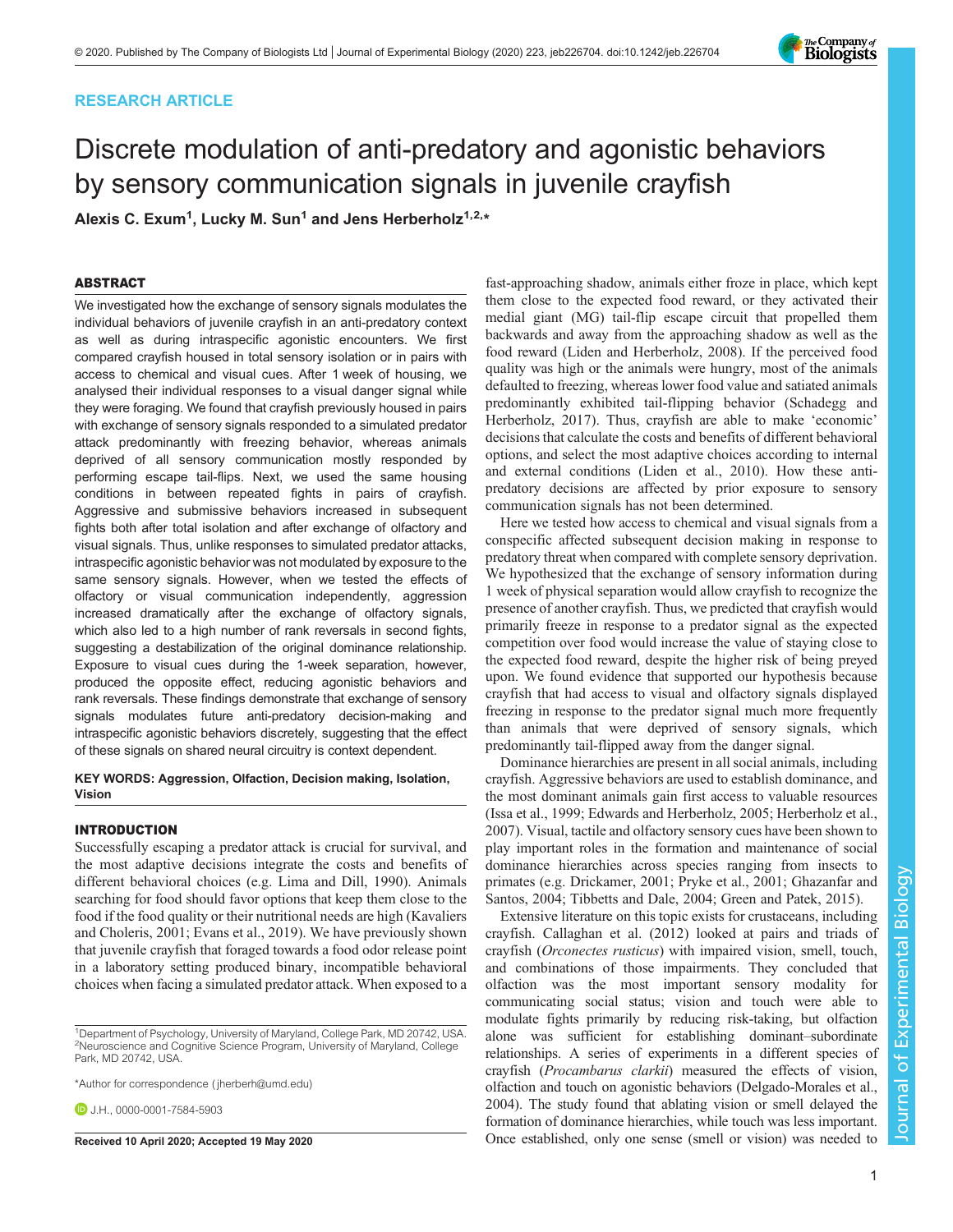maintain the existing hierarchy. Olfactory signals contained in the urine have been shown to affect the outcome of fights in blindfolded crayfish, but these signals were less frequently exchanged and thus of lower importance for the maintenance of established dominance relationships. Urine release was tightly linked to aggressive behaviors, and losers of fights reduced signaling after subordinate status had been obtained ([Breithaupt and Eger, 2002\)](#page-8-0).

Although these studies emphasize the importance of olfactory signals (and to a lesser degree also visual signals) as mediators of hierarchy formation rather than maintenance, other studies have shown a significant role of olfaction in modulating agonistic behaviors and maintaining the stability of established dominance relationships. [Atema and Karavanich \(1998\)](#page-8-0) showed that in pairs of American lobsters with the main olfactory receptors removed, the duration of subsequent fights (i.e. after 48 h) was much higher than in controls with intact olfactory systems. A similar result was obtained when urine release was blocked in otherwise intact lobsters, suggesting that olfactory signals were required to recognize the status of the familiar opponents. In O. rusticus, blocking urine release also increased fight duration compared with control fights, both in initial fights and in subsequent encounters with both familiar and unfamiliar opponents [\(Zulandt Schneider et al., 2001\)](#page-10-0). Ablation of olfactory receptors in P. clarkii also increased the duration of fights in subsequent pairings compared with controls, while established dominance relationships remained mostly stable [\(Horner et al., 2008](#page-9-0)). In addition, it has been shown that the same crayfish recognize odors released into the water by both familiar and unfamiliar dominants, suggesting that they use smell to recognize the social status of a conspecific ([Schneider et al., 1999\)](#page-9-0). Interestingly, the 'social memory' of an opponent appears to be limited to 1 week in both lobsters and crayfish. If familiar pairs are reunited for a second fight 1 week after individual isolation, their agonistic behaviors are similar to the first fight, indicating that recognition of the familiar opponent has been lost during the isolation period [\(Karavanich and Atema, 1998;](#page-9-0) [Zulandt Schneider](#page-10-0) [et al., 2001\)](#page-10-0). However, memory about past encounters can last longer than 1 week in some crayfish species (e.g. Cherax destructor; [Hemsworth et al., 2007](#page-9-0)).

Taken together, the literature suggests that among the sensory modalities tested, olfaction seems to play the most important role in shaping agonistic behaviors in crayfish (and closely related species); it affects both the formation of dominant–subordinate relationships and the maintenance of established hierarchies. While generally considered somewhat less important, vision contributes to hierarchy formation in crustaceans and might also be used for recognition of opponents [\(Van](#page-9-0) [der Velden et al., 2008;](#page-9-0) [Gherardi et al., 2010; Bruce et al., 2018](#page-8-0)).

Based on these previous findings, we hypothesized that established dominance relationships would be maintained by the exchange of visual and olfactory signals, and agonistic behaviors would be reduced in repeated fights. However, our results did not support the hypothesis. Instead, we found that access to a combination of visual and olfactory signals increased agonistic behaviors in second fights similar to that observed in isolated animals. Surprisingly, when we separated access to chemical and visual signals, we observed that olfaction alone increased agonistic behaviors substantially and destabilized dominance relationships in subsequent fights, whereas vision produced the opposite effect. The implications of these results are discussed.

## MATERIALS AND METHODS

Juvenile crayfish, Procambarus clarkii (Girard 1852), were obtained from a commercial supplier (Atchafalaya Biological Supply, Lafourche, LA, USA) and housed in large aquaria (height 31 cm, length 76 cm, width 32 cm) in groups of 30–35 animals at controlled temperature (23°C) and light:dark cycle (12 h:12 h). Animals were fed *ad libitum* twice weekly. Individuals were removed from communal tanks, sized and sexed, and inspected for intactness and molt status. Only animals of good physical condition and at inter-molt stages were used in experiments. Two animals were placed together in a small two-compartment isolation tank (height 10 cm, length 15 cm, width 8 cm). Each member of the pair was marked with one or two small dots on the carapace using a nontoxic silver marker pen. The isolation tank was painted white on the outside with non-toxic acrylic paint, contained dividers according to the conditions described below, and was filled to three-quarters of its height with water. On the day of isolation, each animal received a single medium-sized shrimp-based protein pellet (Formula One Pellets; Ocean Nutrition, Newark, CA, USA) and was not fed any other food until completion of the experiment.

#### Anti-predator behavior

Two isolation protocols were used: (1) total isolation (TI): pairs were housed in tanks that contained two compartments divided by a white barrier to ensure that no physical, visual or chemical signals could be exchanged between the two animals; and (2) chemo-visual (CV): the two compartments were divided by a clear transparent divider with small holes allowing both visual and chemical signals to be exchanged between the two conspecifics.

We tested the effectiveness of tanks designed for complete isolation (TI) by adding a few drops of food coloring (McCormick) to one side. Only the tanks where no food coloring crossed over to the other side were used. When using transparent dividers with small holes (CV), the same test was applied. Only tanks where food coloring moved quickly through the holes to the other side and distributed equally on both sides of the tank after a few minutes were used.

One week after the start of isolation, the animals were individually tested in an apparatus that allowed us to quantify their responses to a visual danger signal. The procedures used for predator simulation followed previously published protocols ([Liden](#page-9-0) [and Herberholz, 2008](#page-9-0); [Liden et al., 2010](#page-9-0); [Schadegg and](#page-9-0) [Herberholz, 2017](#page-9-0)). In short, an experimental tank (height 21 cm, length 31 cm, width 17 cm) was filled with distilled water and bath recording electrodes made from copper wire were attached to the sides of a narrow tunnel in the middle of the tank. The beam of a goose-neck illuminator was directed towards the long side of the tank, which was covered with white translucent paper. A shadow propagating towards the animal was created by moving a rectangular piece of opaque plastic (18 cm×9 cm) on a single-axis linear stepper forcer (model STPM-SL-05-36-R; Optimal Engineering Systems, Van Nuys, CA, USA) through the light beam. The brightness inside the tank was monitored using a lux light meter (SM 700; Milwaukee Instruments, Rocky Mount, NC, USA) and was reduced by ∼95% when the shadow fully covered the tank. A reservoir that distributed the food odor to the tank was filled with solution made from 1.0 g of medium-sized shrimp pellets (Formula One; Ocean Nutrition), filtering the extract dissolved in 1 liter of distilled water, and further dilution (200 ml of stock solution in 4800 ml of distilled water). A tube dispensing the food odor mixture was attached to the end of the tunnel opposite the starting chamber. The flow of food odor into the tank (190 ml min−<sup>1</sup> ) was regulated by a flow meter (Cole-Parmer Instrument Company, St Neots, UK). Photodiodes were attached to the outside of the apparatus to measure the first appearance of the shadow at the side of the tank opposite the starting chamber, as well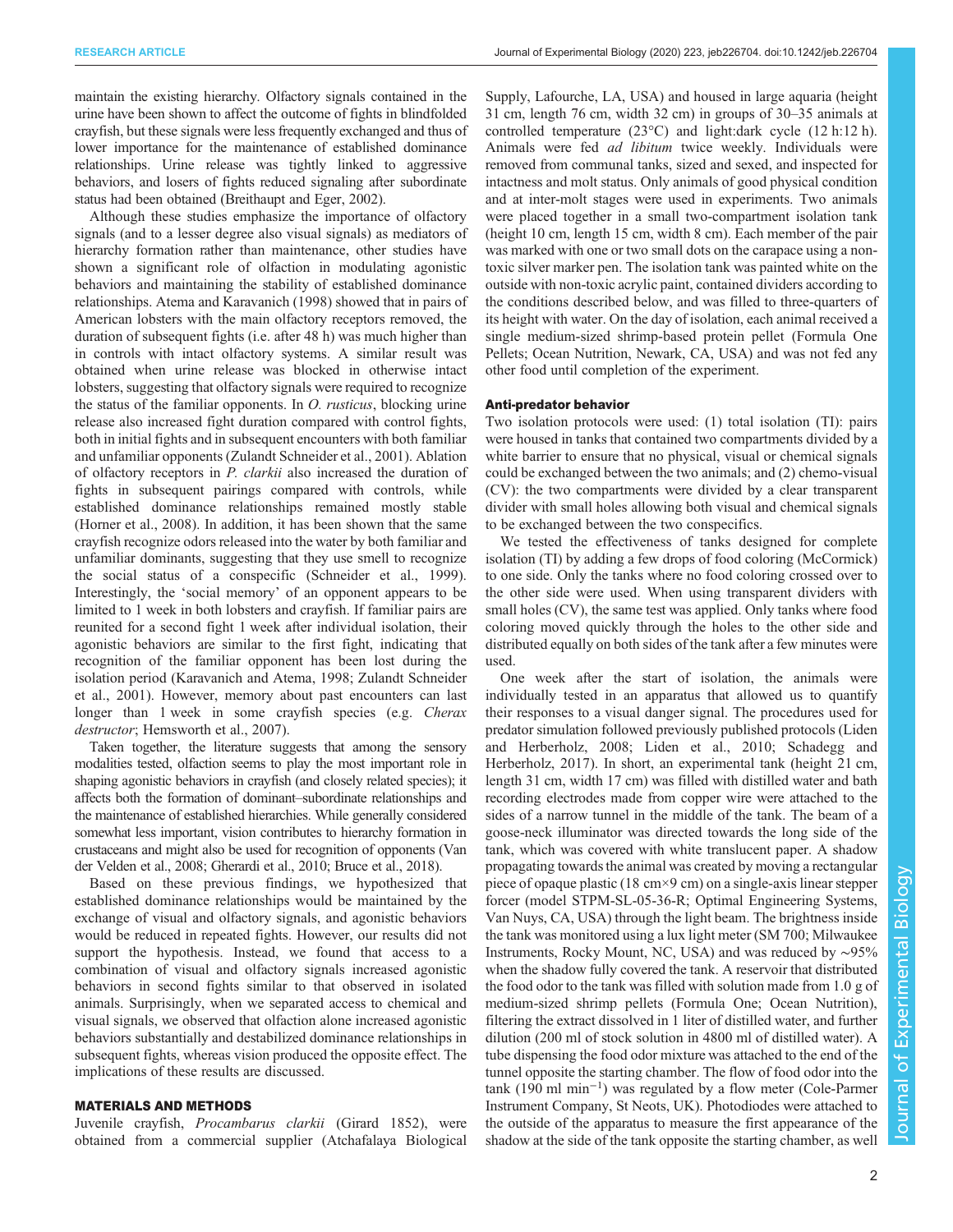as at the location of the bath electrodes. Signals from both the photodiodes and bath electrodes were connected to an extracellular amplifier (A-M Systems, Sequim, WA, USA), filtered and digitized (Molecular Devices, San Jose, CA, USA). Recordings were stored on a computer with specialized software (Axoscope; Molecular Devices) for later analysis.

Animals were placed in the starting chamber of the tank near the entrance to the tunnel. After 10 min of acclimation, the video camera was turned on and the food odor tube was opened to release the food mixture into the tunnel. After the door of the starting chamber was removed, the experimenter observed the behavior of the animal on a television monitor (Sony WEGA). When the crayfish entered the tunnel from the starting chamber and started foraging towards the food odor release point, recordings of the diodes and bath electrodes were started. Once the crayfish reached the bath electrodes (8.0 cm from the entrance point and 17.5 cm from the end of the tunnel), the shadow was triggered using the programmable stepper motor control system (Allegra-1-10; Optimal Engineering Systems) that moved the sail mounted onto the motorized rail through the light beam. The velocity of the shadow was fixed and kept constant at  $2 \text{ m s}^{-1}$  throughout all experiments.

A total of 114 juvenile crayfish of 3.0–3.6 cm in length (mean± s.d. 3.44±0.15 cm; size measured from rostrum to telson) were used for this part of the study. No animal was used more than once and each animal was only exposed to one shadow signal. Fifteen animals were later excluded because they did not meet experimental criteria [\(Liden et al., 2010\)](#page-9-0); i.e. when the shadow was released, they were not moving, they were past the electrodes by more than 10 mm, or they had turned more than 45 deg inside the tunnel. This resulted in 99 animals for data analysis (50 for TI, and 49 for CV).

#### Agonistic behaviors

Animals were first isolated for 1 week in individual tanks to eliminate social histories related to previous fight experiences in the communal aquaria. After 1 week, the animals were transferred into new, equally sized tanks with a removable divider. After a 5 min acclimation period, the divider was lifted and the animals were allowed to interact for 30 min ('Fight 1'). Behaviors were recorded with a digital video camera and stored. Next, animals were housed under different conditions for another week. In addition to the housing protocols described above for anti-predator behavior, two more conditions were studied: (1) visual (V): a clear transparent divider was used, which allowed visual signals to be exchanged, but prevented physical and chemical communication and (2) chemical (C): an opaque divider contained small holes to allow exchange of olfactory signals, but prevented physical and visual communication.

After 1 week of housing in one of these four conditions (TI, CV, C, V), animals were transferred back into the 'fight tank' for another 30 min of unrestricted agonistic interactions ('Fight 2').

Videos from Fight 1 and Fight 2 were analysed according to previously established protocols ([Herberholz et al., 2003, 2007,](#page-9-0) [2016](#page-9-0)). This was done by a member of the laboratory who did not conduct the experiments and, to the best extent possible, was blind to the conditions of the animals. We counted the frequency of aggressive (attack and approach) and submissive (escape and retreat) behavioral acts for each animal. An 'attack' (AT) was defined as a swift movement towards the opponent with an elevated body posture and raised claws, while an 'approach' (AP) was defined as slower walking movements towards the other animal. An 'escape' (ES) was defined as a tail-flip, a rapid flexion of the abdomen that thrusts the animal away from its opponent, whereas a 'retreat' (RT) was defined as walking (and/or turning) away from the

other animal. The dominance relationship between the two members of the pair was determined by calculating a dominance index (DI) for each animal ([Graham and Herberholz, 2009\)](#page-8-0). Because attacks are considered more intense than approaches, and escapes are considered more intense than retreats, these behaviors were multiplied by two  $\{DI=(AP+2AT)/[(AP+2AT)+(RT+2ES)]\times\}$ 100}. The animal with the higher DI was identified as dominant, and the animal with the lower DI as subordinate. The stability of dominance relationships was determined by comparing DIs of both members of each pair for the first and second fights.

A total of 134 juvenile crayfish of 2.9–4.1 cm in length (3.29± 0.28 cm; size measured from rostrum to telson) were used in 67 different pairs in our study. Ten pairs (20 animals) were excluded from the final dataset because of experimental error, molting, or death of one or both animals during the testing period. This resulted in 57 complete pairs (114 animals) for data analysis (13–16 pairs in each of the four conditions).

#### Statistical analysis

All descriptive and analytical statistics were performed using IBM SPSS Statistics 23. All values are presented as means±s.e.m., except animal sizes, which are presented as means±s.d. Non-parametric statistical tests were used (due to non-normality of some data), and each type is identified in the text and figure legends. All files containing raw data collections and statistical results will be made available by the authors upon request.

#### RESULTS

### Behavioral responses to shadow signals

We compared juvenile crayfish that were housed for 1 week in a shared tank in total isolation (TI;  $N=50$ ; size  $3.42\pm0.17$  cm) with equally sized animals that were housed for 1 week in a shared tank with a divider that allowed the exchange of olfactory and visual signals (CV;  $N=49$ ; size  $3.43\pm0.15$  cm). There was no significant difference in sizes between the two groups (Mann–Whitney U-test,  $P=0.827$ ). To rule out other differences that could have affected the behavioral choices of the animals, we measured distances from the bath electrodes and orientations (angles) of the animals inside the tunnel of the tank when the shadow was released. We found no significant differences between the two groups for average distance from the bath electrodes (TI: 6.78±0.28 mm; CV: 6.06±0.28 mm; Mann–Whitney *U*-test,  $P=0.082$ ) or average orientation angles (TI: 8.18±1.09 deg; CV: 8.78±1.08 deg; Mann–Whitney U-test,  $P=0.516$ ). Next, we analysed differences within groups between animals that froze and animals that tail-flipped. The sizes of TI animals that froze  $(3.45\pm0.14 \text{ cm})$  and TI animals that tail-flipped (3.38±0.19 cm) was not significantly different (Mann–Whitney U-test,  $P=0.269$ ). In addition, there were no differences in distance from the bath electrodes for TI animals that froze (7.28±0.41 mm) and TI animals that tail-flipped (6.28±0.38 mm; Mann–Whitney U-test,  $P=0.086$ ), nor was there a difference in average orientation for TI animals that froze  $(8.04 \pm 1.82 \text{ deg})$  and TI animals that tailflipped (8.32 $\pm$ 1.25 deg; Mann–Whitney U-test, P=0.289). Similar results were obtained for CV animals that froze or tail-flipped. The size of CV animals that froze  $(3.43\pm0.16$  cm) was no different from CV animals that tail-flipped (3.43±0.13 cm; Mann–Whitney U-test,  $P=0.294$ ). We also found no differences in average distance from the bath electrodes for CV animals that froze (6.27±0.35 mm) and VC animals that tail-flipped (5.42±0.26 mm; Mann–Whitney U-test,  $P=0.257$ , and no significant difference in average orientation for CV animals that froze  $(9.65 \pm 1.35 \text{ deg})$  and VC animals that tail-flipped  $(6.08 \pm 1.16 \text{ deg}; \text{Mann}-\text{Whitney } U\text{-test}, P=0.278).$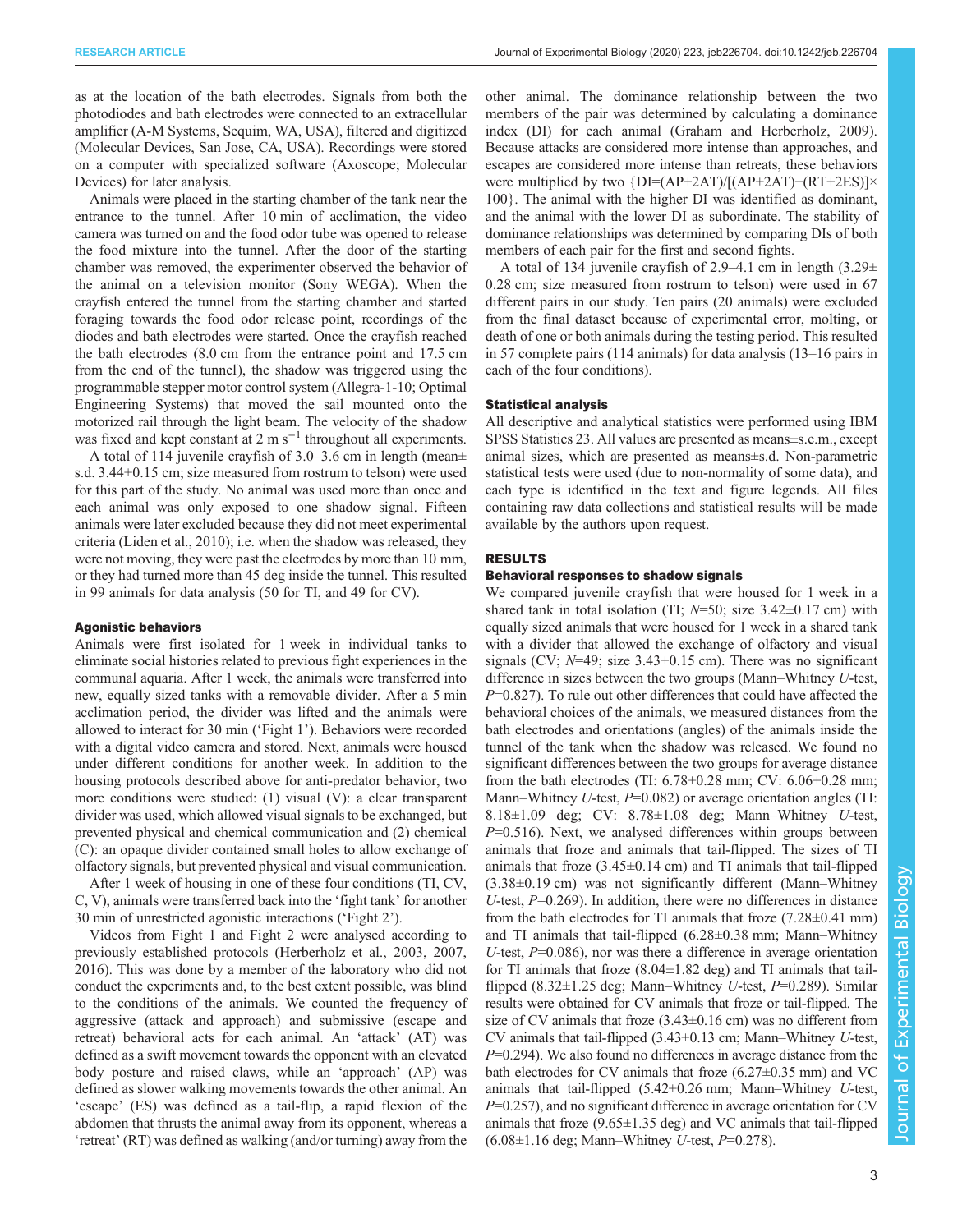As shown in Fig. 1, TI animals produced an equal number of tailflips (50%) and freezes (50%) when responding to the predatory threat. CV animals, on the other hand, produced fewer tail-flips (24%) and more freezes (75%). The difference between the two groups housed with or without exchange of sensory signals was statistically significant (Fisher's exact  $\chi^2$  test, P=0.012).

We also found that in both groups, crayfish that froze in response to the shadow reached the food odor release point at the end of the tunnel earlier than animals that tail-flipped, confirming prior research using a similar design [\(Liden et al., 2010; Schadegg and](#page-9-0) [Herberholz, 2017](#page-9-0)), and supporting the notion that a quantifiable cost is associated with tail-flipping. TI animals that froze reached the expected food reward after 201.68±27.03 s, whereas animals that tail-flipped needed 300.72±37.25 s to reach this point in the tank (Mann–Whitney U-test,  $P=0.023$ ). Similarly, CV animals that froze reached the expected food reward after  $161.51 \pm 17.86$  s, whereas animals that tail-flipped needed 354.33±57.10 s to reach this point in the tank (Mann–Whitney  $U$ -test,  $P=0.001$ ).

Interestingly, as shown in Fig. 2, we also found that CV animals that froze in response to the shadow entered the tank more quickly  $(90.62 \pm 17.00 \text{ s})$  than CV animals that tail-flipped  $(143.92 \pm 30.54 \text{ s})$ , a significant difference (Mann–Whitney U-test,  $P=0.047$ ), which was not observed between TI animals that froze (102.76±17.62 s) and TI animals that tail-flipped (124.48±22.97 s; Mann–Whitney U-test,  $P=0.560$ ). CV animals that froze also moved more quickly towards the food odor release point compared with animals that tailflipped as documented by a significantly shorter time period between entering the tunnel in the tank and reaching the bath electrodes, a distance of 8 cm, where the shadow was perceived  $(23.49 \pm 1.63$  versus  $36.50 \pm 4.69$  s; Mann–Whitney *U*-test, P=0.008). In TI animals, no significant difference (Mann– Whitney U-test,  $P=0.236$ ) was observed between animals that froze  $(37.48\pm10.12 \text{ s})$  and animals that tail-flipped  $(40.12\pm7.94 \text{ s})$ .

We also measured response latencies (i.e. how quickly the animals tail-flipped after the shadow became visible) for TI and CV animals using the signal of the bath electrodes (see Materials and Methods). TI animals and CV animals initiated their escapes with very similar latencies (TI: 72.89±2.36 ms; CV: 70.79±1.98 ms), and the small difference was not significant (Mann–Whitney U-test,  $P=0.987$ ). As shadows were always advanced at a constant velocity



Fig. 1. Ratios of freezing and tail-flipping in response to the visual danger signal in Procambarus clarkii. Animals kept in total isolation (TI; N=50) for 1 week produced significantly more tail-flips and fewer freezes than animals housed with exchange of chemical and visual cues (CV; N=49) which exhibited fewer tail-flips and more freezes. Fisher's exact  $\chi^2$  test: \*P ≤ 0.05.



Fig. 2. Comparison of 'time to enter' and 'time to reach the bath electrodes' (after entering) between 50 animals kept in total isolation (TI) and 49 animals with exchange of chemical and visual cues (CV). CV animals that tail-flipped in response to the danger signal (N=12) took significantly longer to enter the tunnel and walked significantly more slowly after entering the tunnel leading to the food odor release point compared with CV animals that froze (N=37). No significant differences were found for TI animals that tail-flipped (N=25) or froze (N=25). Mann–Whitney U-test: \*P≤0.05.

of 2 m s−<sup>1</sup> , the danger signals reached the bath electrodes (and approximate location of the animals) 87.5 ms after they first appeared. Thus, both TI and CV animals activated escape tail-flips, on average, before head-on 'collision' with the shadow occurred.

Taken together, these results suggest that animals that had access to chemical and visual signals from a conspecific during 1 week of shared housing (CV) predominantly selected freezing, the riskier behavioral response to the shadow, which kept them closer to the expected food reward. Moreover, among these animals, those that responded by freezing to the predatory threat signal were more motivated to approach the anticipated food reward compared with those that tail-flipped. Animals that were isolated from other conspecifics during housing (TI), however, produced an equal number of freezes and tail-flips in response to the shadow and displayed no difference in motivation to approach the food. Lastly, we found no difference for escape latencies between the TI and CV animals that tail-flipped.

#### Agonistic behaviors in repeated fights

We first identified all aggressive and submissive behaviors that occurred in Fight 1 and Fight 2 of TI and CV groups [\(Fig. 3\)](#page-4-0). However, as we did not discover any significant differences between these two groups (see below), we added two more groups: one where *only* visual signals (V) could be exchanged during the 1-week separation period, and one where *only* chemical (C) signals could be exchanged.

In the TI group (16 pairs,  $N=32$ ; size  $3.29\pm0.26$  cm), animals produced on average 33.4±9.3 aggressive acts and 30.4±9.4 submissive acts during Fight 1. The number of agonistic behaviors increased in Fight 2, where on average 40.1±20.6 aggressive acts and  $38.1 \pm 17.3$  submissive acts were displayed by the animals. The increase in aggressive behaviors between Fight 1 and Fight 2 was not significant (Wilcoxon signed-rank test,  $P=0.301$ ), but it was for submissive behaviors (Wilcoxon signed-rank test,  $P=0.034$ ).

In the CV group (14 pairs,  $N=28$ ; size  $3.30\pm0.27$  cm), animals produced on average 39.0±22.0 aggressive acts and 42.1±26.5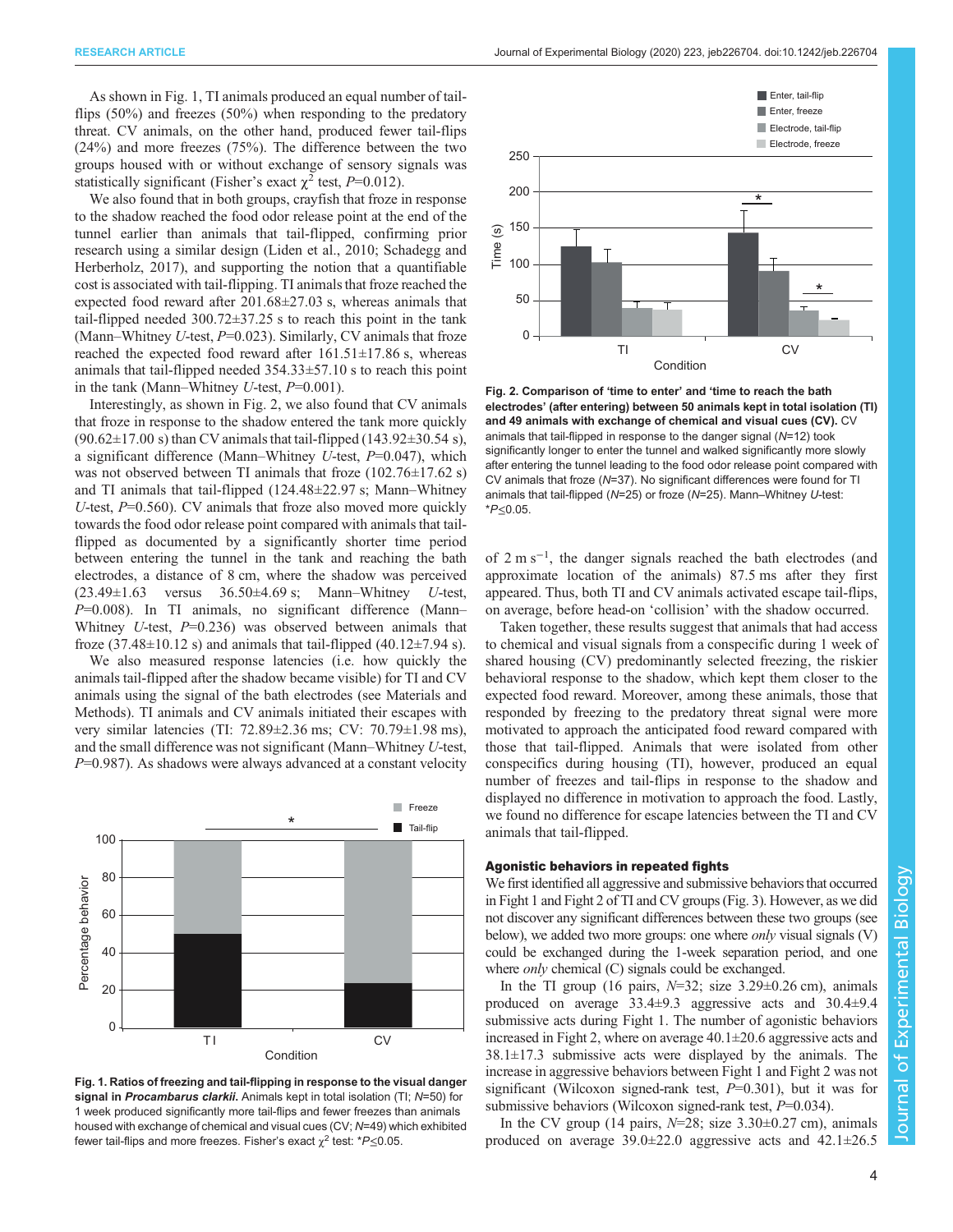<span id="page-4-0"></span>

Fig. 3. Total number of aggressive (attacks and approaches) and submissive behaviors (escapes and retreats) displayed in first and second fights across all 57 tested groups. Pairs with exchange of chemical cues (C; N=14) produced significantly more aggressive behaviors (A) and significantly more submissive behaviors (B) during second fights compared with first fights. Pairs kept in total isolation (TI; N=16) produced significantly more submissive behaviors in second fights compared with first fights. No difference was observed for pairs with exchange of chemical and visual cues (CV; N=14) or visual cues alone (V; N=13). Wilcoxon signed-ranks test: \*P≤0.05, \*\*P≤0.01.

submissive acts during Fight 1. As in the TI group, the number of agonistic behaviors increased in Fight 2. Animals produced on average 48.0±27.1 aggressive acts and 50.9±31.4 submissive acts during Fight 2. Neither the increase in aggressive behaviors (Wilcoxon signed-rank test,  $P=0.158$ ) nor the increase for submissive behaviors (Wilcoxon signed-rank test,  $P=0.187$ ) between Fight 1 and Fight 2 was significant.

In the V group (13 pairs,  $N=26$ ; size  $3.29\pm0.30$  cm), animals produced on average  $33.7\pm10.6$  aggressive acts and  $33.2\pm13.0$ submissive acts during Fight 1. Contrary to the TI and CV groups, the number of agonistic behaviors decreased in Fight 2. Animals produced on average 30.3±13.5 aggressive acts and 29.7±13.8 submissive acts during Fight 2. The decrease in aggressive behaviors (Wilcoxon signed-rank test,  $P=0.350$ ) and submissive behaviors (Wilcoxon signed-rank test,  $P=0.289$ ) was not significant.

In the C group (14 pairs,  $N=28$ ; size 3.31 $\pm$ 0.33 cm), animals produced on average 30.9±8.1 aggressive acts and 27.9±9.9 submissive acts during Fight 1. The number of agonistic behaviors increased substantially in Fight 2. Animals produced on

average 49.3±23.3 aggressive acts and 44.8±25.9 submissive acts during Fight 2. The increase in aggressive (Wilcoxon signed-rank test,  $P=0.009$ ) and submissive behaviors was significant (Wilcoxon signed-rank test,  $P=0.019$ ).

Next, we determined the change in average agonistic behaviors (i.e. combined aggressive and submissive acts) for all groups between Fight 1 and Fight 2 (Fig. 4). For the TI group, agonistic behaviors increased in Fight 2 (14.4±7.8). For CV animals, we found a similar increase in average agonistic behaviors  $(17.9 \pm 17.2)$ . However, for animals of the V group, agonistic behaviors actually decreased in Fight 2 (−6.9±8.4), whereas they substantially increased for animals in the C group (35.3±11.5).

Statistical comparison of the changes in agonistic behaviors between Fight 1 and Fight 2 in all tested groups revealed no significant overall difference (Kruskal–Wallis test,  $P=0.059$ ). However, as the test across all groups approached statistical significance, we followed up with a pairwise comparison using the Mann–Whitney U-test, which showed a significant difference between the V group and the C group  $(P=0.009)$ , whereas no statistical significance was found for any other comparison (TI versus CV:  $P=0.580$ ; TI versus V:  $P=0.075$ ; TI versus C:  $P=0.166$ ; CV versus V:  $P=0.094$ ; CV versus C:  $P=0.603$ ).

#### Dominance index and reversals

As a measure of the stability of dominance relationships, we calculated DI for both the original winner (dominant) and loser (subordinate) of Fight 1 [\(Fig. 5;](#page-5-0) see Materials and Methods for description of DI). We then determined DI for both animals again for Fight 2. An increase in DI of the original dominant and a decrease for the subordinate signifies stability of the social relationship, whereas opposite trends suggest destabilization [\(Graham and Herberholz, 2009](#page-8-0)). In addition, we measured rank reversals between the original dominant and subordinate in Fight 2 as another proxy for estimating the stability of the relationship. The two measures are related as more rank reversals will be reflected in higher DIs of former subordinates and lower DIs of former dominants.



Fig. 4. Differences of all agonistic behaviors (aggressive and submissive) between first and second fights for all tested groups. Agonistic behaviors were reduced in second fights for pairs with exchange of visual cues (V; N=13), but were increased for pairs with exchange of chemical cues (C; N=14), a significant difference between these two groups. Agonistic behaviors increased slightly for pairs kept in total isolation (TI; N=16) and pairs with exchange of chemical and visual cues (CV; N=14), but they were not significantly different from the other tested groups. Pairwise comparison was performed after a Kruskal–Wallis test approached significance for all groups (P=0.059). Mann–Whitney U-test: \*\*P≤0.01.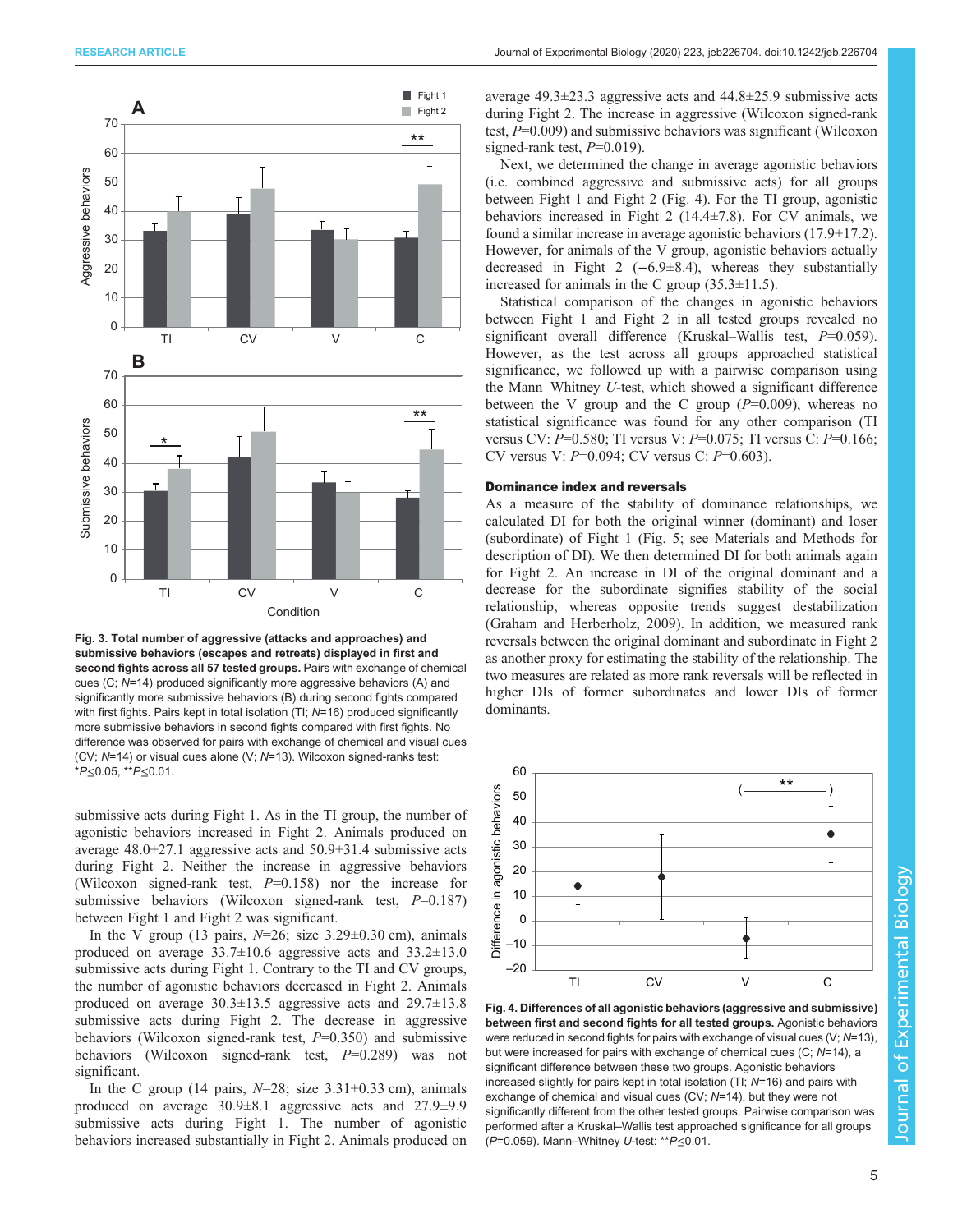<span id="page-5-0"></span>

Fig. 5. Dominance indexes for dominants and subordinates in first and second fights, and percentage of rank reversals in second fights for all tested groups. (A) Dominants; (B) subordinates; (C) rank reversals. Dominance indexes (DI) of dominants were significantly lower and DIs of subordinate were significantly higher in second fights for animals with exchange of chemical cues (C; N=14). No significant changes were observed for animals that were kept in total isolation (TI; N=16), animals with exchange of chemical and visual cues (CV; N=14), or exchange of visual cues only (V; N=13). The percentage of rank reversals was lowest in pairs with exchange of visual cues (V; 2/13) and highest for pairs with exchange of chemical cues (C; 8/14), a significant difference between these two groups. Although rank reversals were also observed for pairs kept in total isolation (TI; 4/16) and for pairs with exchange of chemical and visual cues (CV; 4/14), they were not significantly different from the other tested groups. Wilcoxon signed-ranks test (A,B) and Fisher's exact  $\chi^2$  test (C): \*P ≤ 0.05.

For animals in the TI group, DIs for the dominant decreased between Fight 1 and Fight 2 (Fight 1,  $95.1 \pm 1.3\%$ ; Fight 2,  $73.9 \pm$ 9.7%) and increased for subordinates (Fight 1, 12.8±2.8%; Fight 2,  $30.9\pm10.4\%$ ). Accordingly, during Fight 2, the original relationship between the dominant and subordinate of Fight 1 reversed in 25% of all pairs (4/16).

For animals in the CV group, DIs for the dominant decreased between Fight 1 and Fight 2 (Fight 1,  $93.9 \pm 2.1\%$ ; Fight 2,  $69.8 \pm$ 11.4%) and increased for subordinates (Fight 1, 8.9±2.8%; Fight 2, 34.6±11.5%). During Fight 2, the original dominance relationship between the winner and loser of Fight 1 in the VC group was reversed in 29% of all pairs (4/14).

For animals in the V group, DIs for the dominant slightly decreased between Fight 1 and Fight 2 (Fight 1, 94.4±1.9%; Fight 2, 84.0 $\pm$ 8.1%) and increased for subordinates (Fight 1, 7.9 $\pm$ 3.4%; Fight 2,  $20.1\pm9.0\%$ ). During Fight 2, the original dominance relationship between the winner and loser of Fight 1 in the V group was reversed in only 15% of all pairs (2/13).

For animals in the C group, DIs for the dominant decreased substantially between Fight 1 and Fight 2 (Fight 1,  $96.3 \pm 1.5\%$ ; Fight 2,  $55.2 \pm 11.8\%$ ) and increased substantially for subordinates (Fight 1, 12.3±3.3%; Fight 2, 55.9±12.4%). Not surprisingly, during Fight 2, the original dominance relationship between the winner and loser of Fight 1 was reversed in 57% of all pairs (8/14).

Statistical analysis revealed that the DIs of dominants and subordinates in the C group differed significantly between the first and second fights (Fig. 5A,B). For dominants, the DI decreased (Wilcoxon signed-rank test,  $P=0.012$ ) whereas it increased significantly for subordinates (Wilcoxon signed-rank test,  $P=0.026$ ). None of the differences observed in all other groups was statistically significant (Wilcoxon signed-rank test: TI dominants,  $P=0.182$ ; TI subordinates,  $P=0.679$ ; CV dominants,  $P=0.480$ ; CV subordinates,  $P=0.300$ ; V dominants,  $P=0.484$ ; V subordinates,  $P=0.583$ ).

In addition, the number of status reversals between original dominants and subordinates in Fight 2 was significantly higher in the C group compared with the V group [Fisher's exact test (twosided),  $P=0.046$ ], but not different for any of the other groups [Fisher's exact test (two-sided): TI versus CV,  $P=1.000$ ; TI versus V, P=0.663; TI versus C, P=0.135; CV versus V, P=0.648; CV versus C,  $P=0.252$ ; Fig. 5C].

In summary, allowing the exchange of olfactory signals between two juvenile crayfish during 1 week of physical separation increased agonistic behaviors in a subsequent fight and led to a large number of rank reversals, i.e. more than half of the original dominants became subordinates (and vice versa) in their second fights. The smallest effect was observed in animals that exchanged only visual signals between fights, both in terms of agonistic behaviors and in terms of dominance stability. Interestingly, there was no difference between TI and VC animals, contrary to what was observed in our first experiment that measured decision-making.

## **DISCUSSION**

## Behavioral responses to shadow signals

We found that access to sensory communication signals modulated decision-making and behavioral choices in crayfish. Animals that were exposed to chemical and visual cues from a single conspecific responded to predatory threat mostly with freezing, whereas animals that were kept in total isolation during the same time period used tail-flip escapes more frequently.

Using a similar experimental design, we have previously shown that crayfish calculate the costs and benefits of different behavioral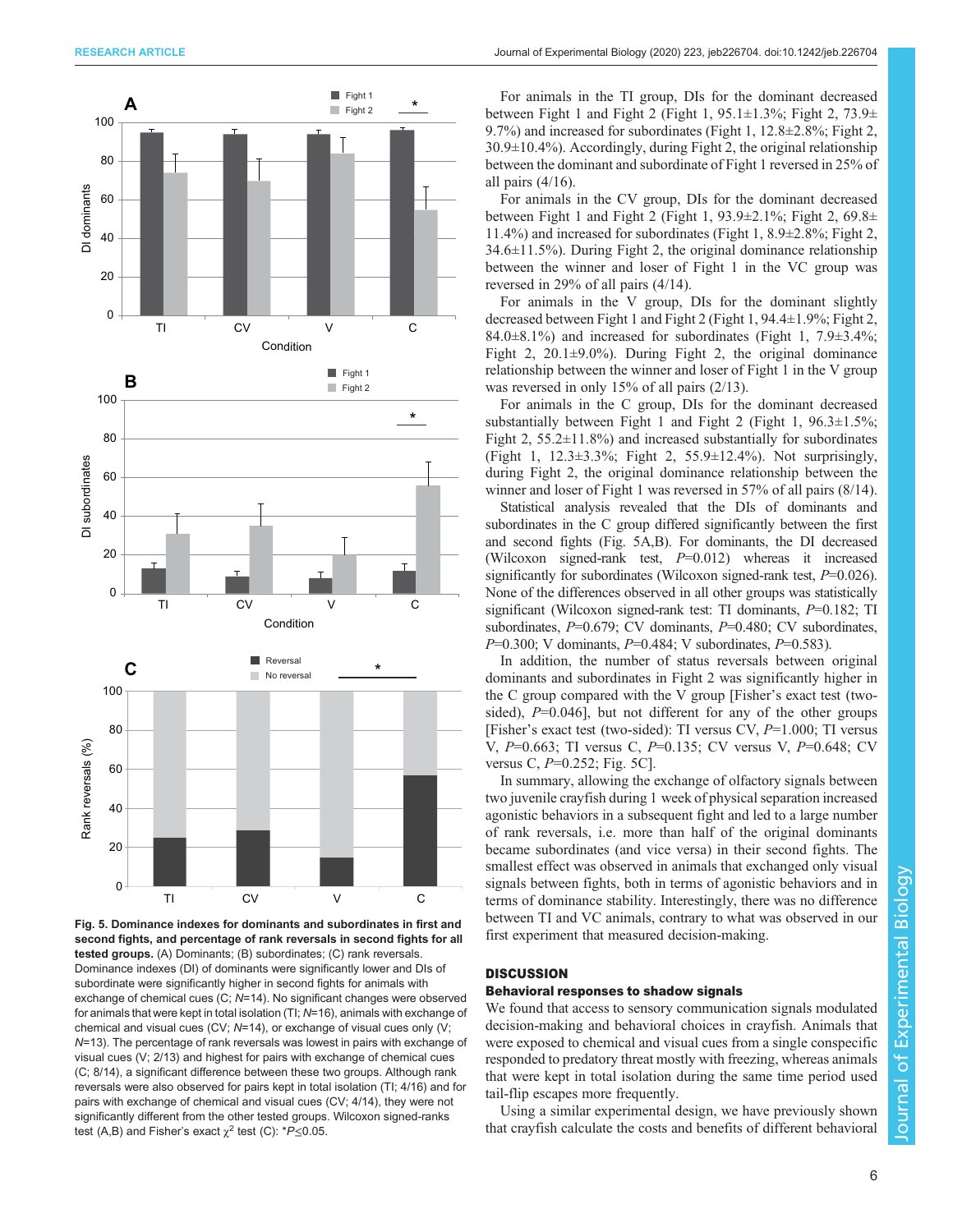choices and select the most desirable option. This decision-making process is affected by both external and internal conditions. For example, if the velocity of the predator signal (approaching shadow) renders successful tail-flip escape impossible, crayfish tend to freeze ([Liden and Herberholz, 2008\)](#page-9-0). If the quality of the food increases, crayfish also default to freezing, presumably due to an increased value of this behavioral option despite this being the riskier choice ([Liden et al., 2010\)](#page-9-0). This is further supported by the finding that hungry crayfish predominantly freeze, whereas satiated animals tail-flip away from the approaching danger signal [\(Schadegg and Herberholz, 2017](#page-9-0)). We have also shown that freezing and escape have distinct advantages and disadvantages; tail-flip escape moves animals further away from the food, a limited resource, but if executed quickly enough it also moves the animal away from the approaching attack, which might be the safer choice [\(Liden and Herberholz, 2008](#page-9-0)).

Our current data provide important new insight into this process. For the first time, we have now documented that exposure to sensory signals affects future anti-predatory decision-making. One possible explanation for the observed shift towards freezing in animals that had access to signals from a conspecific is a change in internal state related to the expected competition over food. Thus, by recognizing the presence of a potential competitor, freezing (i.e. staying close to the food) becomes the more valuable option. This is further supported by our finding that animals that had access to sensory signals from the conspecifics entered the tank more quickly and moved more quickly towards the food odor release point, especially when the eventual decision was to freeze. This suggests a change in motivation related to foraging activity based on the perception of conspecific signals during the prior week.

It is quite remarkable that exchange of sensory signals alone, and in the absence of any physical interactions, was able to produce these effects. However, prior work has shown that adult crayfish (O. rusticus) exposed to the odors of dominant or subordinate crayfish for 5 days behaved analogous to subordinates or dominants, respectively, in subsequent fights against isolated crayfish [\(Bergman](#page-8-0) [and Moore, 2005\)](#page-8-0). More recently, [Wee et al. \(2020](#page-9-0) preprint) showed that exposure to conspecific odors, especially from siblings, reduced defensive behaviors to aversive stimuli in isolated zebrafish. In addition, physiological changes (i.e. increases in heart and ventilation rates) have been observed in crayfish dyads as a response to visual signals before the opponents engaged in fighting ([Listerman et al.,](#page-9-0) [2000; Schapker et al., 2002](#page-9-0)), and olfactory cues from a conspecific were able to increase heart rate for an extended period of time in blind cave crayfish [\(Li et al., 2000\)](#page-9-0). Thus, it is reasonable to suggest that a combination of visual and olfactory signals is capable of modulating the intrinsic state, motivation and future behavior of the receiver.

Another recent paper reported that zebrafish larvae that were reared in isolation produced stronger avoidance responses compared with group-reared conspecifics [\(Groneberg et al., 2020](#page-9-0) preprint). This is in line with a large body of literature showing that social isolation (both chronic and acute) increases sensitivity to threat (e.g. increased predator evasion) in a number of species, including humans (e.g. [Cacioppo et al., 2011\)](#page-8-0). Thus, an intriguing alternative explanation for our finding is that the change took place in the isolated animal rather than the one with access to sensory signals. One avenue for future experiments would therefore include testing animals of different satiation levels. If crayfish are fed to satiation before testing their response to a danger signal, and the observed behavioral differences (freezing versus tail-flipping) are maintained between isolated and communicating animals, these differences are likely to be based on isolation rather than competition over food.

Moreover, given the accessibility of the crayfish nervous system, and the large number of identified neurons, future experiments could be aimed at uncovering the interplay between sensory signals and social experience, and its consequences for neurobehavioral function (see below).

#### Agonistic behaviors

Our second project investigated the effects of sensory communication signals on agonistic behaviors. Agonistic behaviors are a combined measure of aggressive and submissive behaviors, which are interlinked. For example, an attack will likely evoke an escape, an approach will likely elicit retreat, and accordingly, we did find these behaviors to be firmly correlated across the tested conditions.

The intensity of agonistic interactions increased slightly in second fights after both chemical and visual cues were accessible during the 1-week separation period. A similar increase in aggression was found for animals that were deprived of all sensory communication between fights. This is in contrast to the results from our first study on anti-predatory responses, suggesting that the effects of communication signals did not generalize across behaviors. Compared with sensory deprivation, access to olfactory and visual signals from a conspecific modified anti-predator behavior, whereas intraspecific aggression was mostly unaffected. However, when we separated olfactory and visual signals, we found that they modified agonistic behaviors in opposite directions.

Existing literature led us to predict that exchange of olfactory signals would be likely to strengthen existing dominance relationships. The release of chemical cues, most likely contained in the urine, has been shown to provide information about an opponent's dominance status and to reduce aggression in subordinate receivers when paired with familiar or unfamiliar opponents [\(Schneider et al., 1999](#page-9-0); [Breithaupt and Eger, 2002\)](#page-8-0). Moreover, blocking chemical signaling increased the intensity and duration of both initial and repeated fights in crayfish ([Zulandt](#page-10-0) [Schneider et al., 2001](#page-10-0)), while blocking olfactory receptors disrupted established dominance relationships and eliminated winner effects [\(Daws et al., 2003;](#page-8-0) [Moore and Bergman, 2005](#page-9-0); [Horner et al., 2008\)](#page-9-0). Lastly, crayfish exposed to only dominant odors for several days displayed subordinate status, whereas animals exposed to subordinate odors behaved like dominants in fights with socially naïve opponents ([Bergman and Moore, 2005](#page-8-0)).

We therefore expected that the smell of another animal during the 1-week separation period would keep the original dominance relationship intact and result in less overall aggression when the two combatants met again. There are a few possibilities why this did not happen. First, most of the previous experiments were done in adult crayfish and often involved ablation of olfactory receptors or other manipulations (e.g. blocking urine release) during first and/or second fights. In our experiments, juvenile crayfish were exposed to olfactory signals between fights, and no other manipulations occurred. Second, during the time when signals were exchanged, animals were not able to physically interact with each other. Thus, they may have recognized that a prior opponent remained nearby, but they were unable to physically respond and reinforce their ranks. Third, animals in our experiments always encountered the same opponents in second fights after the separation period.

Although we did not measure urine release in our experiments, it is possible that communicating social status without physical reinforcement may have produced this result. Clearly, animals did not simply stop signaling when they were separated for 1 week with the perforated divider because the observed behavioral changes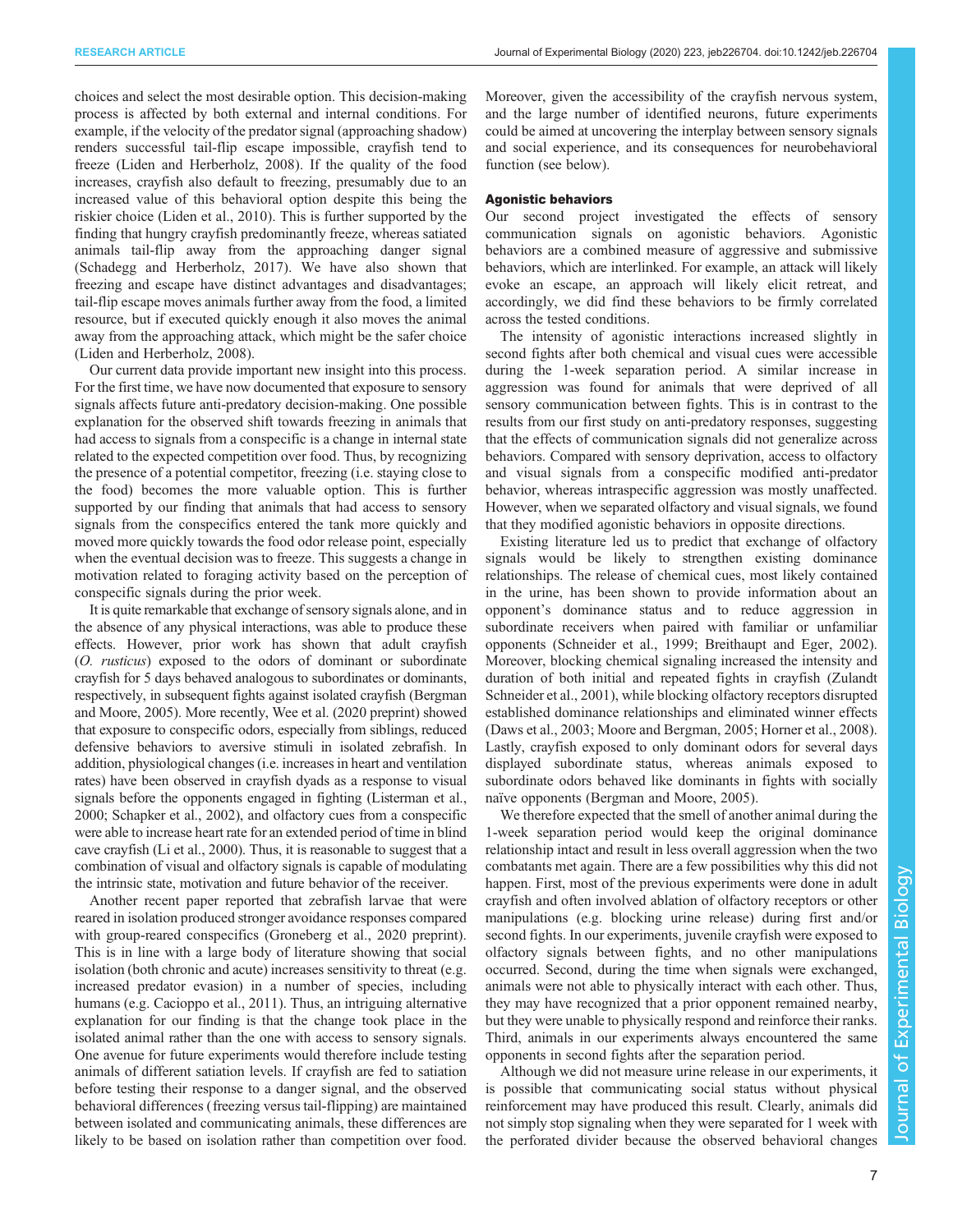were significantly different from complete sensory isolation. In addition, the change in dominance index and the high number of rank reversals after chemical cues were exchanged further suggest that the subordinates from the first fight were motivated to challenge the original dominants during the second encounter, and they were often successful in defeating them. Future experiments could be aimed at identifying the urine signaling pattern of the original dominant and subordinate during the period of separation to gain a better understanding of the mechanisms that led to disruption of established dominance relationships. Similar destabilization of existing dominance relationships has previously been reported in crayfish when a larger intruder crayfish was temporarily added to a dominant and subordinate; however, the roles of sensory signals in this process have not been identified ([Graham and Herberholz,](#page-8-0) [2009](#page-8-0); [Herberholz et al., 2016\)](#page-9-0).

We also found that exchange of visual signals slightly reduced agonistic behaviors in second fights compared with first fights and produced the smallest number of rank reversals, thus creating the opposite outcome compared with chemical communication. Together, with the result for olfactory signals, this might suggest that visual cues without chemical cues are able to stabilize dominance relationships. [Bruski and Dunham \(1987\)](#page-8-0) reported that crayfish (O. rusticus) produced fewer agonistic interactions in dim light and in darkness, suggesting that exchange of visual signals reduces the intensity of fights. In American lobsters, it has previously been demonstrated that intact vision reduced aggression during second fights between familiar opponents, while blocking vision eliminated this effect [\(Bruce et al., 2018\)](#page-8-0). Thus, exchange of visual signals has been shown to decrease agonistic behaviors in encounters of different crustaceans, and these findings are in line with our observation. It is interesting to note that crayfish are responsive to their own reflection when facing a mirror or the walls of a glass aquarium, and the type and intensity of the responses depend on social status [\(Drozdz et al.,](#page-8-0) [2006](#page-8-0); [May and Mercier, 2007](#page-9-0)). As we used a transparent plastic divider in our experiments, it is less likely, but not impossible, that the reflection of the animals' own images might have contributed to the observed effects.

However, it is important to reiterate that in our experiments the exchange of visual signals (and all other sensory signals) occurred only during the 1 week between two fights, and none of the sensory modalities was impaired during agonistic interactions. Thus, similar to our anti-predator experiment, the animals must have experienced modifications to their internal states as a result of the signal exchanges, which then shaped future behavior.

'Bystander effects' and 'eavesdropping' have been reported before in a number of different species, including crayfish (e.g. [Earley and Dugatkin, 2002](#page-8-0); [Grosenick et al., 2007; Wascher et al.,](#page-9-0) [2008](#page-9-0); [Milner et al., 2010;](#page-9-0) [Clark et al., 2012](#page-8-0)). For example, [Aquiloni](#page-8-0) [et al. \(2008\)](#page-8-0) and [Aquiloni and Gherardi \(2010\)](#page-8-0) found that female crayfish (P. clarkii) would predominantly approach a dominant male after they observed two males establish a dominance relationship. Access to both visual and olfactory signals were important for eliciting the discrete behavior in the female when tested in a two-way choice design (with dominant and subordinate males representing these choices). In addition, [Zulandt et al. \(2008\)](#page-10-0) found that crayfish (O. rusticus) that visually observed fights of conspecifics were more likely to be defeated when paired with a naïve opponent afterwards, whereas simple observation of two conspecifics that did not interact was ineffective. Although our study was not designed to measure bystander effects, these findings support the general notion that perception of sensory signals, or lack

thereof, produces changes to the neural circuitry that controls behaviors, even if these behaviors are expressed at a later time. It would be interesting to investigate in the future how much time is required in the different housing conditions to produce these effects.

Allowing exchange of sensory signals between two crayfish might represent a more 'natural' social environment than total isolation, and similar to our shadow experiments, we cannot rule out the possibility that the observed changes are partially based on isolation. Our finding that agonistic behaviors (i.e. submissive acts) increased in second fights after complete isolation is not surprising as this has been reported before in various animal species (e.g. [Twenge et al., 2001](#page-9-0); [Miczek et al., 2002; Mumtaz et al.,](#page-9-0) [2018;](#page-9-0) [Agrawal et al., 2020](#page-8-0)). This increase could be related to the enhanced threat sensitivity produced by social isolation. It is well known that acute and chronic social isolation has profound effects on brain structure and function by inducing changes to several neurotransmitter systems, including serotonergic, dopaminergic and oxytocinergic circuits [\(Heidbreder et al., 2000; Kiser et al., 2012](#page-9-0); [Matthews et al., 2016; Wee et al., 2020](#page-9-0)), a process that is probably linked to stress (e.g. [Hall, 1998](#page-9-0); [Westenbroek et al., 2004](#page-10-0); [Cacioppo, 2015](#page-8-0); [Mumtaz et al., 2018](#page-9-0)). There is mounting evidence that this applies to crayfish as well: agonistic behaviors increased in fights between juvenile crayfish after isolation rearing [\(Patoka et al., 2019\)](#page-9-0), and impoverished environments, which included social isolation, reduced neurogenesis in adults [\(Sandeman](#page-9-0) [and Sandeman, 2000](#page-9-0); [Ayub et al., 2011](#page-8-0)), while the rate of neurogenesis and cell survival was shaped by different social experience in juveniles ([Song et al., 2007\)](#page-9-0). Previously, we have shown that social isolation affected the responses of juvenile crayfish to acute alcohol exposure. When we compared animals from communal housing with animals that were socially isolated for 1 week, we found lower sensitivity to ethanol in socially isolated crayfish, at both the behavioral and single neuron levels [\(Swierzbinski et al., 2017\)](#page-9-0). This led us to suggest that social isolation shapes the nervous system by modifying the cellular targets for alcohol.

## Interactions between sensory signals and neural circuits promoting escape

Although many of the activated neural circuits and corresponding behavioral actions differ between anti-predatory responses and agonistic behaviors, the medial giant (MG) circuit is involved in both. The MG interneuron generates all tail-flip escapes in response to approaching shadows in juvenile crayfish, and the same neuron is also engaged when escaping from natural predators as well as during intraspecific fights when escaping the attacks of an opponent [\(Herberholz et al., 2001, 2004; Liden et al., 2010](#page-9-0)).

In our current analysis of repeated fights, we did not measure MG neuron activation because it would have required us to obtain recordings with implanted electrodes or bath electrodes during all interactions (e.g. [Herberholz et al., 2001\)](#page-9-0). However, we can certainly speculate that the threshold of the MG neuron, which determines activation of defensive tail-flips during fights, was affected. Given the discrete roles of olfactory and visual signals on agonistic behaviors, it could be hypothesized that exchange of olfactory signals lowers the threshold for MG escape in dominants and increases the threshold in subordinates, whereas visual signals produce the opposite effect. Whether different sensory signals in fact change individual neuronal thresholds in such discrete ways remains to be tested.

In our experiments investigating responses to simulated predator attacks, the activity of the MG neuron and corresponding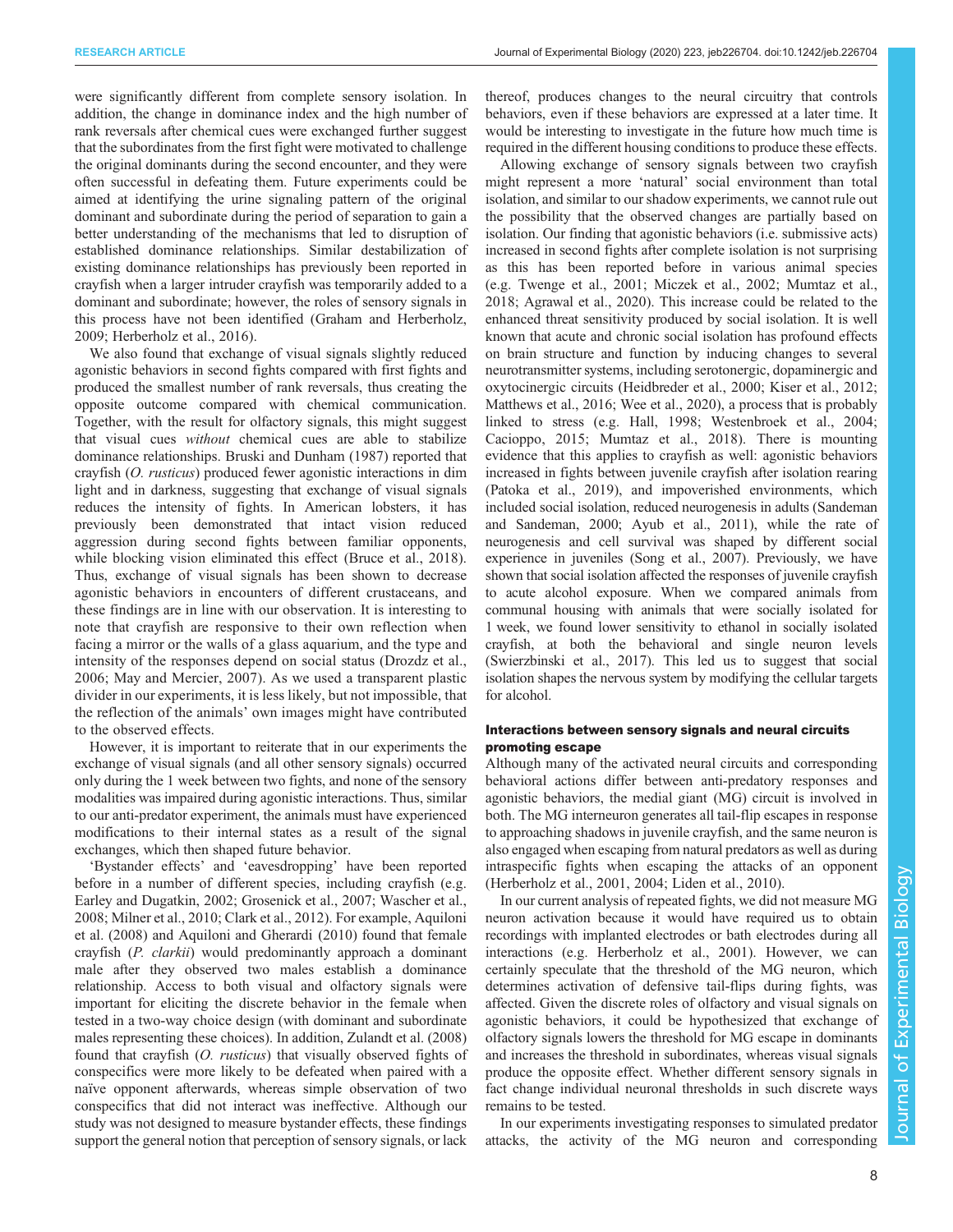<span id="page-8-0"></span>frequencies of MG-mediated tail-flips changed. Socially isolated animals tail-flipped significantly more often than animals that exchanged olfactory and visual signals during the 1-week separation period. Although we did not observe differences in the timing of MG neuron activation between the two groups, the neuronal threshold was probably modulated by the presence and/or absence of sensory signals. We have previously shown that MG tail-flips were suppressed in foraging juvenile crayfish when the food odor was more concentrated or the animals were hungry ([Liden et al.,](#page-9-0) [2010](#page-9-0); [Schadegg and Herberholz, 2017\)](#page-9-0). This suggested that both perception of food odor quality as well as the animal's internal state affected the excitability of the MG neuron. This opens up exciting possibilities for future investigation into the underlying neural mechanisms. The MG neuron is accessible for intracellular electrophysiology and neuropharmacological studies ([Swierzbinski](#page-9-0) [and Herberholz, 2018](#page-9-0); [Herberholz et al., 2019](#page-9-0)). One promising candidate for this investigation is the biogenic amine serotonin. For example, the excitability of the lateral giant interneuron, which controls an escape tail-flip in response to an attack to the rear in crayfish, is modulated by serotonin (Glanzman and Krasne, 1983; [Teshiba et al., 2001\)](#page-9-0), and this modulation is dependent on social experiences because it differs between dominant, subordinate and isolated animals ([Yeh et al., 1996\)](#page-10-0). However, whether serotonin shapes differences in forming and maintaining social status in freely behaving crayfish is less clear [\(Listerman et al., 2000; Panksepp and](#page-9-0) [Huber, 2002](#page-9-0)). Nonetheless, recent literature suggests an interaction between serotonergic functioning and social deprivation in zebrafish [\(Tunbak et al., 2020](#page-9-0)), and this has also been reported in other studies ranging from invertebrates to vertebrates [\(Heidbreder et al., 2000; Muchimapura et al., 2003](#page-9-0); [Ouellet-](#page-9-0)[Morin, 2013;](#page-9-0) Bubak et al., 2020). Another idea to explore is that changes in MG threshold are regulated through GABAergic tonic inhibition. The relevance of tonic inhibition in modulating neural excitability and behavior is well documented in crayfish ([Vu and](#page-9-0) [Krasne, 1993](#page-9-0); [Vu et al., 1993\)](#page-9-0), and this is likely to include the MG circuit [\(Swierzbinski and Herberholz, 2018](#page-9-0)). Powerful interactions between social isolation and GABAergic function have been uncovered in rodents (e.g. [Serra et al., 2007](#page-9-0)), and recent studies have shed light on the underlying importance of GABAergic inhibition for decisions that lead to either freezing or escape in response to danger stimuli ([Tovote et al., 2016](#page-9-0); Fadok et al., 2017; [Zhou et al., 2019](#page-10-0)).

#### Acknowledgements

We would like to thank Ken Sichler, Sophia Toler-Smith and Julian Vallyeason for their help with some of the experiments, and current laboratory members Norma Pena Flores and Tawen Ho for discussions about the data and comments on the manuscript.

#### Competing interests

The authors declare no competing or financial interests.

#### Author contributions

Conceptualization: A.C.E., J.H.; Methodology: A.C.E., J.H.; Validation: L.M.S., J.H.; Formal analysis: A.C.E., L.M.S., J.H.; Investigation: A.C.E., L.M.S.; Writing - original draft: A.C.E., J.H.; Writing - review & editing: A.C.E., L.M.S., J.H.; Supervision: J.H.; Project administration: J.H.; Funding acquisition: J.H.

#### Funding

Part of this work was supported by a former grant from the National Science Foundation (IOS 0919845) to J.H.

#### References

[Agrawal, P., Kao, D., Chung, P. and Looger, L. L.](https://doi.org/10.1242/jeb.207407) (2020). The neuropeptide [Drosulfakinin regulates social isolation-induced aggression in](https://doi.org/10.1242/jeb.207407) Drosophila. J. Exp. Biol. 223[, jeb207407. doi:10.1242/jeb.207407](https://doi.org/10.1242/jeb.207407)

- Aquiloni, L. and Gherardi, F. [\(2010\). Crayfish females eavesdrop on fighting males](https://doi.org/10.1016/j.anbehav.2009.09.024) [and use smell and sight to recognize the identity of the winner.](https://doi.org/10.1016/j.anbehav.2009.09.024) Anim. Behav. 79, [265-269. doi:10.1016/j.anbehav.2009.09.024](https://doi.org/10.1016/j.anbehav.2009.09.024)
- Aquiloni, L., Buřič, M. and Gherardi, F. [\(2008\). Crayfish females eavesdrop on](https://doi.org/10.1016/j.cub.2008.04.006) [fighting males before choosing the dominant mate.](https://doi.org/10.1016/j.cub.2008.04.006) Curr. Biol. 18, R462-R463. [doi:10.1016/j.cub.2008.04.006](https://doi.org/10.1016/j.cub.2008.04.006)
- Atema, J. and Karavanich, C. [\(1998\). Olfactory recognition of urine signals in](https://doi.org/10.1163/156853998792640440) [dominance fights between male lobster,](https://doi.org/10.1163/156853998792640440) Homarus americanus. Behaviour 135, [719-730. doi:10.1163/156853998792640440](https://doi.org/10.1163/156853998792640440)
- [Ayub, N., Benton, J. L., Zhang, Y. and Beltz, B. S.](https://doi.org/10.1002/dneu.20864) (2011). Environmental [enrichment influences neuronal stem cells in the adult crayfish brain.](https://doi.org/10.1002/dneu.20864) Dev. Neurobiol. 71[, 351-361. doi:10.1002/dneu.20864](https://doi.org/10.1002/dneu.20864)
- Bergman, D. A. and Moore, P. A. [\(2005\). Prolonged exposure to social odours](https://doi.org/10.1016/j.anbehav.2004.10.026) [alters subsequent social interactions in crayfish \(](https://doi.org/10.1016/j.anbehav.2004.10.026)Orconectes rusticus). Anim. Behav. 70[, 311-318. doi:10.1016/j.anbehav.2004.10.026](https://doi.org/10.1016/j.anbehav.2004.10.026)
- Breithaupt, T. and Eger, P. (2002). Urine makes the difference: chemical communication in fighting crayfish made visible. J. Exp. Biol. 205, 1221-1231.
- [Bruce, M., Doherty, T., Kaplan, J., Sutherland, C. and Atema, J.](https://doi.org/10.5343/bms.2017.1147) (2018). American lobsters, Homarus americanus[, use vision for initial opponent](https://doi.org/10.5343/bms.2017.1147) [evaluation and subsequent memory.](https://doi.org/10.5343/bms.2017.1147) Bull. Mar. Sci. 94, 517-532. doi:10.5343/ [bms.2017.1147](https://doi.org/10.5343/bms.2017.1147)
- Bruski, C. A. and Dunham, D. W. [\(1987\). The importance of vision in agonistic](https://doi.org/10.1163/156853987X00288) [communication of the crayfish](https://doi.org/10.1163/156853987X00288) Orconectes rusticus. I: an analysis of bout dynamics. Behaviour 103[, 83-107. doi:10.1163/156853987X00288](https://doi.org/10.1163/156853987X00288)
- [Bubak, A. N., Watt, M. J., Yaeger, J. D., Renner, K. J. and Swallow, J. G.](https://doi.org/10.1242/jeb.132159) (2020). [The stalk-eyed fly as a model for aggression](https://doi.org/10.1242/jeb.132159) – is there a conserved role for 5-HT [between vertebrates and invertebrates?](https://doi.org/10.1242/jeb.132159) J. Exp. Biol. 223, jeb132159. doi:10. [1242/jeb.132159](https://doi.org/10.1242/jeb.132159)
- [Cacioppo, J. T., Cacioppo, S., Capitanio, J. P. and Cole, S. W.](https://doi.org/10.1146/annurev-psych-010814-015240) (2015). The [neuroendocrinology of social isolation.](https://doi.org/10.1146/annurev-psych-010814-015240) Annu. Rev. Psychol. 66, 733-767. doi:10. [1146/annurev-psych-010814-015240](https://doi.org/10.1146/annurev-psych-010814-015240)
- [Cacioppo, J. T., Hawkley, L. C., Norman, G. J. and Berntson, G. G.](https://doi.org/10.1111/j.1749-6632.2011.06028.x) (2011). Social isolation. Ann. N. Y. Acad. Sci. 1231[, 17. doi:10.1111/j.1749-6632.2011.06028.x](https://doi.org/10.1111/j.1749-6632.2011.06028.x)
- [Callaghan, D. T., Dew, W. A., Weisbord, C. D. and Pyle, G. G.](https://doi.org/10.1163/1568539X-00003033) (2012). The role of [various sensory inputs in establishing social hierarchies in crayfish.](https://doi.org/10.1163/1568539X-00003033) Behaviour 149[, 1443-1458. doi:10.1163/1568539X-00003033](https://doi.org/10.1163/1568539X-00003033)
- [Clark, D. L., Roberts, J. A. and Uetz, G. W.](https://doi.org/10.1098/rsbl.2011.1096) (2012). Eavesdropping and signal [matching in visual courtship displays of spiders.](https://doi.org/10.1098/rsbl.2011.1096) Biol. Lett. 8, 375-378. doi:10. [1098/rsbl.2011.1096](https://doi.org/10.1098/rsbl.2011.1096)
- [Daws, A., Huber, R., Bergman, D., McIntyre, J., Moore, P. and Kozlowski, C.](https://doi.org/10.1163/156853903322370689) [\(2003\). Temporal dynamics and communication of winner-effects in the](https://doi.org/10.1163/156853903322370689) crayfish, Orconectes rusticus. Behaviour 140[, 805-825. doi:10.1163/](https://doi.org/10.1163/156853903322370689) [156853903322370689](https://doi.org/10.1163/156853903322370689)
- [Delgado-Morales, G., Hernandez-Falcon, J. and Ramon, F.](https://doi.org/10.1163/156854004323037865) (2004). Agonistic [behaviour in crayfish: the importance of sensory inputs.](https://doi.org/10.1163/156854004323037865) Crustaceana 77, 1-24. [doi:10.1163/156854004323037865](https://doi.org/10.1163/156854004323037865)
- Drickamer, L. C. [\(2001\). Urine marking and social dominance in male house mice](https://doi.org/10.1016/S0376-6357(00)00152-2) (Mus musculus domesticus). Behav. Process. 53[, 113-120. doi:10.1016/S0376-](https://doi.org/10.1016/S0376-6357(00)00152-2) [6357\(00\)00152-2](https://doi.org/10.1016/S0376-6357(00)00152-2)
- [Drozdz, J. K., Viscek, J., Brudzynski, S. M. and Mercier, A. J.](https://doi.org/10.1651/S-2687.1) (2006). Behavioral [responses of crayfish to a reflective environment.](https://doi.org/10.1651/S-2687.1) J. Crustac. Biol. 26, 463-473. [doi:10.1651/S-2687.1](https://doi.org/10.1651/S-2687.1)
- Earley, R. L. and Dugatkin, L. A. [\(2002\). Eavesdropping on visual cues in green](https://doi.org/10.1098/rspb.2002.1973) swordtail (Xiphophorus helleri[\) fights: a case for networking.](https://doi.org/10.1098/rspb.2002.1973) Proc. R. Soc. Lond. B Biol. Sci. 269[, 943-952. doi:10.1098/rspb.2002.1973](https://doi.org/10.1098/rspb.2002.1973)
- Edwards, D. H. and Herberholz, J. (2005). Crustacean models of aggression. In The Biology of Aggression (ed. R. J. Nelson), pp. 38-61. Oxford University Press.
- [Evans, D. A., Stempel, A. V., Vale, R. and Branco, T.](https://doi.org/10.1016/j.tics.2019.01.012) (2019). Cognitive control of escape behaviour. Trends Cogn. Sci. 23[, 334-348. doi:10.1016/j.tics.2019.01.012](https://doi.org/10.1016/j.tics.2019.01.012)
- [Fadok, J. P., Krabbe, S., Markovic, M., Courtin, J., Xu, C., Massi, L., Botta, P.,](https://doi.org/10.1038/nature21047) Bylund, K., Müller, C., Kovacevic, A. et al. [\(2017\). A competitive inhibitory circuit](https://doi.org/10.1038/nature21047) [for selection of active and passive fear responses.](https://doi.org/10.1038/nature21047) Nature 542, 96-100. doi.org/10. [1038/nature21047](https://doi.org/10.1038/nature21047)
- Ghazanfar, A. A. and Santos, L. R. [\(2004\). Primate brains in the wild: the sensory](https://doi.org/10.1038/nrn1473) [bases for social interactions.](https://doi.org/10.1038/nrn1473) Nat. Rev. Neurosci. 5, 603-616. doi:10.1038/ [nrn1473](https://doi.org/10.1038/nrn1473)
- [Gherardi, F., Cenni, F., Parisi, G. and Aquiloni, L.](https://doi.org/10.1016/j.anbehav.2010.07.008) (2010). Visual recognition of [conspecifics in the American lobster,](https://doi.org/10.1016/j.anbehav.2010.07.008) Homarus americanus. Anim. Behav. 80, [713-719. doi:10.1016/j.anbehav.2010.07.008](https://doi.org/10.1016/j.anbehav.2010.07.008)
- Glanzman, D. L. and Krasne, F. B. [\(1983\). Serotonin and octopamine have](https://doi.org/10.1523/JNEUROSCI.03-11-02263.1983) [opposite modulatory effects on the crayfish](https://doi.org/10.1523/JNEUROSCI.03-11-02263.1983)'s lateral giant escape reaction. J. Neurosci. 3[, 2263-2269. doi:10.1523/JNEUROSCI.03-11-02263.1983](https://doi.org/10.1523/JNEUROSCI.03-11-02263.1983)
- Graham, M. E. and Herberholz, J. [\(2009\). Stability of dominance relationships in](https://doi.org/10.1016/j.anbehav.2008.09.027) [crayfish depends on social context.](https://doi.org/10.1016/j.anbehav.2008.09.027) Anim. Behav. 77, 195-199. doi:10.1016/j. [anbehav.2008.09.027](https://doi.org/10.1016/j.anbehav.2008.09.027)
- Green, P. A. and Patek, S. N. [\(2015\). Contests with deadly weapons: telson](https://doi.org/10.1098/rsbl.2015.0558) [sparring in mantis shrimp \(Stomatopoda\).](https://doi.org/10.1098/rsbl.2015.0558) Biol. Lett. 11, 20150558. doi:10.1098/ [rsbl.2015.0558](https://doi.org/10.1098/rsbl.2015.0558)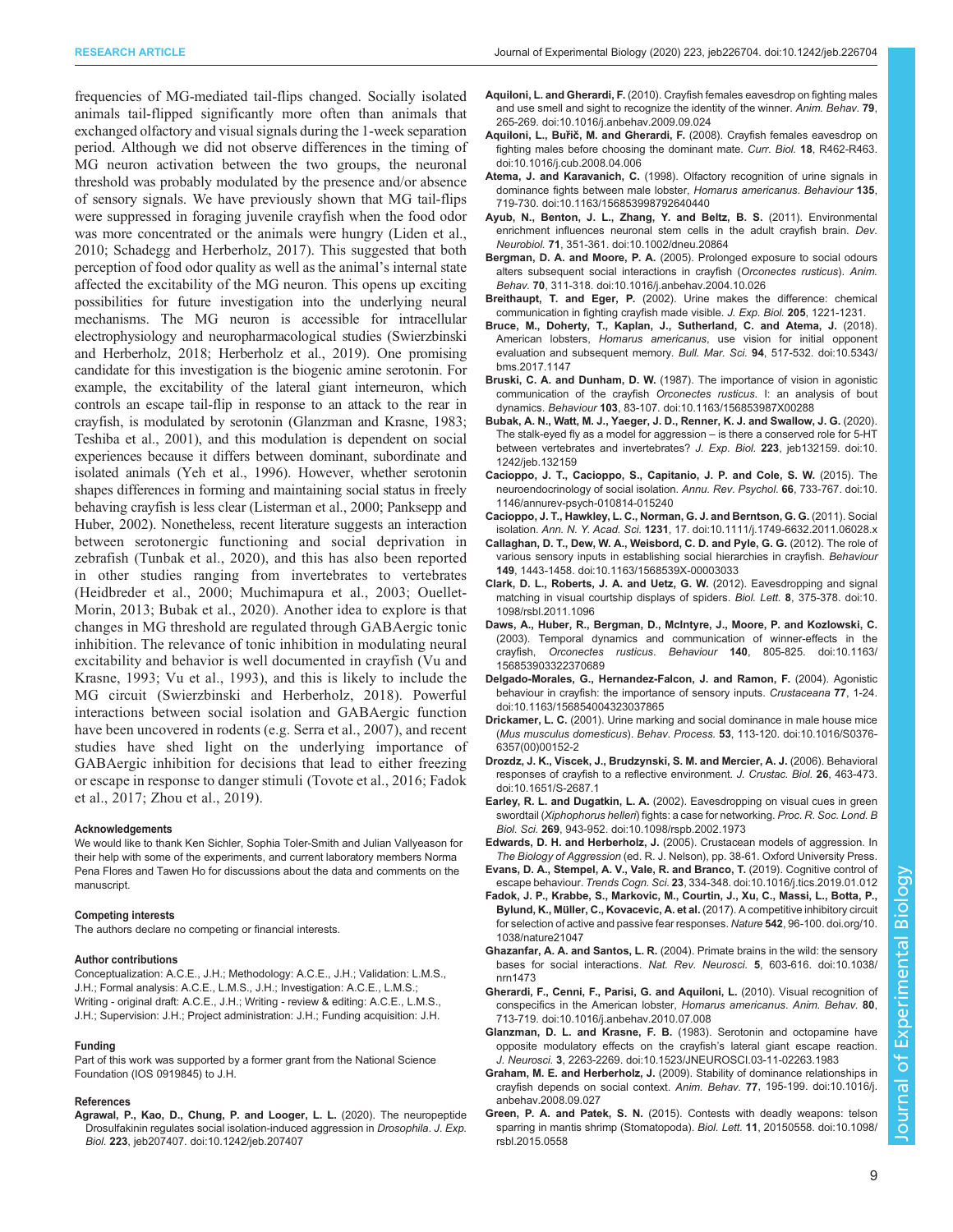- <span id="page-9-0"></span>[Groneberg, A. H., Marques, J. C., Martins, A. L., de Polavieja, G. G. and Orger,](https://doi.org/10.1101/2020.03.02.972612) M. B. [\(2020\). Early-life social experience shapes social avoidance reactions in](https://doi.org/10.1101/2020.03.02.972612) larval zebrafish. bioRxiv[. https://doi.org/10.1101/2020.03.02.972612](https://doi.org/10.1101/2020.03.02.972612)
- [Grosenick, L., Clement, T. S. and Fernald, R. D.](https://doi.org/10.1038/nature05511) (2007). Fish can infer social rank by observation alone. Nature 445[, 429-432. doi:10.1038/nature05511](https://doi.org/10.1038/nature05511)
- [Heidbreder, C. A., Weiss, I. C., Domeney, A. M., Pryce, C., Homberg, J., Hedou,](https://doi.org/10.1016/S0306-4522(00)00336-5) G. and Nelson, P. [\(2000\). Behavioral, neurochemical and endocrinological](https://doi.org/10.1016/S0306-4522(00)00336-5) [characterization of the early social isolation syndrome.](https://doi.org/10.1016/S0306-4522(00)00336-5) Neuroscience 100, [749-768. doi:10.1016/S0306-4522\(00\)00336-5](https://doi.org/10.1016/S0306-4522(00)00336-5)
- Hall, F. S. [\(1998\). Social deprivation of neonatal, adolescent, and adult rats has](https://doi.org/10.1615/CritRevNeurobiol.v12.i1-2.50) [distinct neurochemical and behavioral consequences.](https://doi.org/10.1615/CritRevNeurobiol.v12.i1-2.50) Crit. Rev. Neurobiol. 12, [129-116. doi:10.1615/CritRevNeurobiol.v12.i1-2.50](https://doi.org/10.1615/CritRevNeurobiol.v12.i1-2.50)
- [Hemsworth, R., Villareal, W., Patullo, B. W. and MacMillan, D. L.](https://doi.org/10.2307/25066634) (2007). [Crustacean social behavioral changes in response to isolation.](https://doi.org/10.2307/25066634) Biol. Bull. 213, [187-195. doi:10.2307/25066634](https://doi.org/10.2307/25066634)
- [Herberholz, J., Issa, F. A. and Edwards, D. H.](https://doi.org/10.1523/JNEUROSCI.21-08-02759.2001) (2001). Patterns of neural circuit [activation and behavior during dominance hierarchy formation in freely behaving](https://doi.org/10.1523/JNEUROSCI.21-08-02759.2001) crayfish. J. Neurosci. 21[, 2759-2767. doi:10.1523/JNEUROSCI.21-08-02759.](https://doi.org/10.1523/JNEUROSCI.21-08-02759.2001) [2001](https://doi.org/10.1523/JNEUROSCI.21-08-02759.2001)
- [Herberholz, J., McCurdy, C. and Edwards, D. H.](https://doi.org/10.2307/25066615) (2007). Direct benefits of social dominance in juvenile crayfish. Biol. Bull. 213[, 21-27. doi:10.2307/25066615](https://doi.org/10.2307/25066615)
- [Herberholz, J., Sen, M. M. and Edwards, D. H.](https://doi.org/10.1007/s00359-003-0409-z) (2003). Parallel changes in [agonistic and non-agonistic behaviors during dominance hierarchy formation in](https://doi.org/10.1007/s00359-003-0409-z) crayfish. J. Comp. Physiol. A 189[, 321-325. doi:10.1007/s00359-003-0409-z](https://doi.org/10.1007/s00359-003-0409-z)
- [Herberholz, J., Sen, M. M. and Edwards, D. H.](https://doi.org/10.1242/jeb.00992) (2004). Escape behavior and [escape circuit activation in juvenile crayfish during prey](https://doi.org/10.1242/jeb.00992)–predator interactions. J. Exp. Biol. 207[, 1855-1863. doi:10.1242/jeb.00992](https://doi.org/10.1242/jeb.00992)
- [Herberholz, J., Swierzbinski, M. E. and Birke, J. M.](https://doi.org/10.1086/BBLv230n2p152) (2016). Effects of different [social and environmental conditions on established dominance relationships in](https://doi.org/10.1086/BBLv230n2p152) crayfish. Biol. Bull. 230[, 152-164. doi:10.1086/BBLv230n2p152](https://doi.org/10.1086/BBLv230n2p152)
- [Herberholz, J., Swierzbinski, M. E., Widjaja, A. and Kohn, A.](https://doi.org/10.1007/s00359-019-01356-y) (2019). Not so fast: [giant interneurons control precise movements of antennal scales during escape](https://doi.org/10.1007/s00359-019-01356-y) behavior of crayfish. J. Comp. Physiol. A 205[, 687-698. doi:10.1007/s00359-019-](https://doi.org/10.1007/s00359-019-01356-y) [01356-y](https://doi.org/10.1007/s00359-019-01356-y)
- [Horner, A. J., Schmidt, M., Edwards, D. H. and Derby, C. D.](https://doi.org/10.1007/s10158-007-0063-1) (2008). Role of the [olfactory pathway in agonistic behavior of crayfish,](https://doi.org/10.1007/s10158-007-0063-1) Procambarus clarkii. Invertebr. Neurosci. 8[, 11-18. doi:10.1007/s10158-007-0063-1](https://doi.org/10.1007/s10158-007-0063-1)
- Issa, F. A., Adamson, D. J. and Edwards, D. H. (1999). Dominance hierarchy formation in juvenile crayfish Procambarus clarkii. J. Exp. Biol. 202, 3497-3506.
- Karavanich, C. and Atema, J. [\(1998\). Individual recognition and memory in lobster](https://doi.org/10.1006/anbe.1998.0914) dominance. Anim. Behav. 56[, 1553-1560. doi:10.1006/anbe.1998.0914](https://doi.org/10.1006/anbe.1998.0914)
- Kavaliers, M. and Choleris, E. [\(2001\). Antipredator responses and defensive](https://doi.org/10.1016/S0149-7634(01)00042-2) [behavior: ecological and ethological approaches for the neurosciences.](https://doi.org/10.1016/S0149-7634(01)00042-2) Neurosci. Biobehav. Rev. 25[, 577-586. doi:10.1016/S0149-7634\(01\)00042-2](https://doi.org/10.1016/S0149-7634(01)00042-2)
- [Kiser, D., SteemerS, B., Branchi, I. and Homberg, J. R.](https://doi.org/10.1016/j.neubiorev.2011.12.009) (2012). The reciprocal [interaction between serotonin and social behaviour.](https://doi.org/10.1016/j.neubiorev.2011.12.009) Neurosci. Biobehav. Rev. 36, [786-798. doi:10.1016/j.neubiorev.2011.12.009](https://doi.org/10.1016/j.neubiorev.2011.12.009)
- [Li, H., Listerman, L. R., Doshi, D. and Cooper, R. L.](https://doi.org/10.1016/S1095-6433(00)00241-5) (2000). Heart rate measures in [blind cave crayfish during environmental disturbances and social interactions.](https://doi.org/10.1016/S1095-6433(00)00241-5) [Comp. Biochem. Physiol. A Mol. Integr. Physiol.](https://doi.org/10.1016/S1095-6433(00)00241-5) 127, 55-70. doi:10.1016/S1095- [6433\(00\)00241-5](https://doi.org/10.1016/S1095-6433(00)00241-5)
- Liden, W. H. and Herberholz, J. [\(2008\). Behavioral and neural responses of](https://doi.org/10.1242/jeb.010165) [juvenile crayfish to moving shadows.](https://doi.org/10.1242/jeb.010165) J. Exp. Biol. 211, 1355-1361. doi:10.1242/ [jeb.010165](https://doi.org/10.1242/jeb.010165)
- [Liden, W. H., Phillips, M. L. and Herberholz, J.](https://doi.org/10.1098/rspb.2010.1000) (2010). Neural control of [behavioural choice in juvenile crayfish.](https://doi.org/10.1098/rspb.2010.1000) Proc. R. Soc. B 277, 3493-3500. doi:10. [1098/rspb.2010.1000](https://doi.org/10.1098/rspb.2010.1000)
- Lima, S. L. and Dill, L. M. [\(1990\). Behavioral decisions made under the risk of](https://doi.org/10.1139/z90-092) [predation: a review and prospectus.](https://doi.org/10.1139/z90-092) Can. J. Zool. 68, 619-640. doi:10.1139/z90-[092](https://doi.org/10.1139/z90-092)
- [Listerman, L. R., Deskins, J., Bradacs, H. and Cooper, R. L.](https://doi.org/10.1016/S1095-6433(99)00180-4) (2000). Heart rate [within male crayfish: social interactions and effects of 5-HT.](https://doi.org/10.1016/S1095-6433(99)00180-4) Comp. Biochem. Physiol. A Mol. Integr. Physiol. 125[, 251-263. doi:10.1016/S1095-6433\(99\)00180-4](https://doi.org/10.1016/S1095-6433(99)00180-4)
- [Matthews, G. A., Nieh, E. H., Vander Weele, C. M., Halbert, S. A., Pradhan, R. V.,](https://doi.org/10.1016/j.cell.2015.12.040) [Yosafat, A. S., Glober, G. F., Izadmehr, E. M., Thomas, R. E., Lacy, G. D. et al.](https://doi.org/10.1016/j.cell.2015.12.040) [\(2016\). Dorsal raphe dopamine neurons represent the experience of social](https://doi.org/10.1016/j.cell.2015.12.040) isolation. Cell 164[, 617-631. doi:10.1016/j.cell.2015.12.040](https://doi.org/10.1016/j.cell.2015.12.040)
- May, H. Y. and Mercier, A. J. [\(2007\). Duration of socialization influences responses](https://doi.org/10.1242/jeb.011288) [to a mirror: responses of dominant and subordinate crayfish diverge with time of](https://doi.org/10.1242/jeb.011288) pairing. J. Exp. Biol. 210[, 4428-4436. doi:10.1242/jeb.011288](https://doi.org/10.1242/jeb.011288)
- [Miczek, K. A., Fish, E. W., de Bold Joseph, F. and de Almeida, R. M.](https://doi.org/10.1007/s00213-002-1139-6) (2002). Social [and neural determinants of aggressive behavior: pharmacotherapeutic targets at](https://doi.org/10.1007/s00213-002-1139-6) serotonin, dopamine and γ[-aminobutyric acid systems.](https://doi.org/10.1007/s00213-002-1139-6) Psychopharmacology 163, [434-458. doi:10.1007/s00213-002-1139-6](https://doi.org/10.1007/s00213-002-1139-6)
- [Milner, R. N., Jennions, M. D. and Backwell, P. R.](https://doi.org/10.1098/rsbl.2010.0384) (2010). Eavesdropping in crabs: an agency for lady detection. Biol. Lett. 6[, 755-757. doi:10.1098/rsbl.2010.0384](https://doi.org/10.1098/rsbl.2010.0384)
- Moore, P. A. and Bergman, D. A. [\(2005\). The smell of success and failure: the role](https://doi.org/10.1093/icb/45.4.650) [of intrinsic and extrinsic chemical signals on the social behavior of crayfish.](https://doi.org/10.1093/icb/45.4.650) Integr. Comp. Biol. 45[, 650-657. doi:10.1093/icb/45.4.650](https://doi.org/10.1093/icb/45.4.650)
- [Muchimapura, S., Mason, R. and Marsden, C. A.](https://doi.org/10.1002/syn.10167) (2003). Effect of isolation rearing [on pre- and post-synaptic serotonergic function in the rat dorsal hippocampus.](https://doi.org/10.1002/syn.10167) Synapse 47[, 209-217. doi:10.1002/syn.10167](https://doi.org/10.1002/syn.10167)
- [Mumtaz, F., Khan, M. I., Zubair, M. and Dehpour, A. R.](https://doi.org/10.1016/j.biopha.2018.05.086) (2018). Neurobiology and [consequences of social isolation stress in animal model](https://doi.org/10.1016/j.biopha.2018.05.086) – a comprehensive review. Biomed. Pharmacother. 105[, 1205-1222. doi:10.1016/j.biopha.2018.05.](https://doi.org/10.1016/j.biopha.2018.05.086) [086](https://doi.org/10.1016/j.biopha.2018.05.086)
- [Ouellet-Morin, I., Wong, C. C. Y., Danese, A., Pariante, C. M., Papadopoulos, A. S.,](https://doi.org/10.1017/S0033291712002784) Mill, J. and Arseneault, L. [\(2013\). Increased serotonin transporter gene \(SERT\)](https://doi.org/10.1017/S0033291712002784) [DNA methylation is associated with bullying victimization and blunted cortisol](https://doi.org/10.1017/S0033291712002784) [response to stress in childhood: a longitudinal study of discordant monozygotic](https://doi.org/10.1017/S0033291712002784) twins. Psychol. Med. 43[, 1813-1823. doi:10.1017/S0033291712002784](https://doi.org/10.1017/S0033291712002784)
- Panksepp, J. B. and Huber, R. [\(2002\). Chronic alterations in serotonin function:](https://doi.org/10.1002/neu.10035) [dynamic neurochemical properties in agonistic behavior of the crayfish,](https://doi.org/10.1002/neu.10035) Orconectes rusticus. J. Neurobiol. 50[, 276-290. doi:10.1002/neu.10035](https://doi.org/10.1002/neu.10035)
- Patoka, J., Kalous, L. and Bartoš, L. [\(2019\). Early ontogeny social deprivation](https://doi.org/10.1038/s41598-019-41333-8) [modifies future agonistic behaviour in crayfish.](https://doi.org/10.1038/s41598-019-41333-8) Sci. Rep. 9, 1-5. doi:10.1038/ [s41598-019-41333-8](https://doi.org/10.1038/s41598-019-41333-8)
- [Pryke, S. R., Lawes, M. J. and Andersson, S.](https://doi.org/10.1006/anbe.2001.1804) (2001). Agonistic carotenoid [signalling in male red-collared widowbirds: aggression related to the colour signal](https://doi.org/10.1006/anbe.2001.1804) [of both the territory owner and model intruder.](https://doi.org/10.1006/anbe.2001.1804) Anim. Behav. 62, 695-704. doi:10. [1006/anbe.2001.1804](https://doi.org/10.1006/anbe.2001.1804)
- [Sandeman, R. and Sandeman, D.](https://doi.org/10.1002/1097-4695(200012)45:4%3C215::AID-NEU3%3E3.0.CO;2-X) (2000). 'Impoverished' and 'enriched' living [conditions influence the proliferation and survival of neurons in crayfish brain.](https://doi.org/10.1002/1097-4695(200012)45:4%3C215::AID-NEU3%3E3.0.CO;2-X) J. Neurobiol. 45[, 215-226. doi:10.1002/1097-4695\(200012\)45:4<215::AID-](https://doi.org/10.1002/1097-4695(200012)45:4%3C215::AID-NEU3%3E3.0.CO;2-X)[NEU3>3.0.CO;2-X](https://doi.org/10.1002/1097-4695(200012)45:4%3C215::AID-NEU3%3E3.0.CO;2-X)
- Schadegg, A. C. and Herberholz, J. [\(2017\). Satiation level affects anti-predatory](https://doi.org/10.1007/s00359-017-1158-8) [decisions in foraging juvenile crayfish.](https://doi.org/10.1007/s00359-017-1158-8) J. Comp. Physiol. A 203, 223-232. doi:10. [1007/s00359-017-1158-8](https://doi.org/10.1007/s00359-017-1158-8)
- [Schapker, H., Breithaupt, T., Shuranova, Z., Burmistrov, Y. and Cooper, R. L.](https://doi.org/10.1016/S1095-6433(01)00492-5) [\(2002\). Heart and ventilatory measures in crayfish during environmental](https://doi.org/10.1016/S1095-6433(01)00492-5) disturbances and social interactions. [Comp. Biochem. Physiol. A Mol. Integr.](https://doi.org/10.1016/S1095-6433(01)00492-5) Physiol. 131[, 397-407. doi:10.1016/S1095-6433\(01\)00492-5](https://doi.org/10.1016/S1095-6433(01)00492-5)
- [Schneider, R. A. Z., Schneider, R. W. and Moore, P. A.](https://doi.org/10.1023/A:1020888532513) (1999). Recognition of [dominance status by chemoreception in the red swamp crayfish,](https://doi.org/10.1023/A:1020888532513) Procambarus clarkii. J. Chem. Ecol. 25[, 781-794. doi:10.1023/A:1020888532513](https://doi.org/10.1023/A:1020888532513)
- [Serra, M., Sanna, E., Mostallino, M. C. and Biggio, G.](https://doi.org/10.1016/j.euroneuro.2006.03.004) (2007). Social isolation [stress and neuroactive steroids.](https://doi.org/10.1016/j.euroneuro.2006.03.004) Eur. Neuropsychopharmacol 17, 1-11. doi:10. [1016/j.euroneuro.2006.03.004](https://doi.org/10.1016/j.euroneuro.2006.03.004)
- [Song, C. K., Johnstone, L. M., Schmidt, M., Derby, C. D. and Edwards, D. H.](https://doi.org/ 10.1242/jeb.02758) [\(2007\). Social domination increases neuronal survival in the brain of juvenile](https://doi.org/ 10.1242/jeb.02758) crayfish Procambarus clarkii. J. Exp. Biol. 210[, 1311-1324. doi: 10.1242/jeb.](https://doi.org/ 10.1242/jeb.02758) [02758](https://doi.org/ 10.1242/jeb.02758)
- [Swierzbinski, M. E. and Herberholz, J.](https://doi.org/10.3389/fphys.2018.00448) (2018). Effects of ethanol on sensory [inputs to the medial giant interneurons of crayfish.](https://doi.org/10.3389/fphys.2018.00448) Front. Physiol. 9, 448. doi:10. [3389/fphys.2018.00448](https://doi.org/10.3389/fphys.2018.00448)
- [Swierzbinski, M. E., Lazarchik, A. R. and Herberholz, J.](https://doi.org/10.1242/jeb.154419) (2017). Prior social [experience affects the behavioral and neural responses to acute alcohol in](https://doi.org/10.1242/jeb.154419) juvenile crayfish. J. Exp. Biol. 220[, 1516-1523. doi:10.1242/jeb.154419](https://doi.org/10.1242/jeb.154419)
- [Teshiba, T., Shamsian, A., Yashar, B., Yeh, S. R., Edwards, D. H. and Krasne,](https://doi.org/10.1523/JNEUROSCI.21-12-04523.2001) F. B. [\(2001\). Dual and opposing modulatory effects of serotonin on crayfish lateral](https://doi.org/10.1523/JNEUROSCI.21-12-04523.2001) [giant escape command neurons.](https://doi.org/10.1523/JNEUROSCI.21-12-04523.2001) J. Neurosci. 21, 4523-4529. doi:10.1523/ [JNEUROSCI.21-12-04523.2001](https://doi.org/10.1523/JNEUROSCI.21-12-04523.2001)
- Tibbetts, E. A. and Dale, J. [\(2004\). A socially enforced signal of quality in a paper](https://doi.org/10.1038/nature02949) wasp. Nature 432[, 218-222. doi:10.1038/nature02949](https://doi.org/10.1038/nature02949)
- [Tovote, P., Esposito, M. S., Botta, P., Chaudun, F., Fadok, J. P., Markovic, M.,](https://doi.org/10.1038/nature17996) [Wolff, S. B., Ramakrishnan, C., Fenno, L., Deisseroth, K. et al.](https://doi.org/10.1038/nature17996) (2016). [Midbrain circuits for defensive behaviour.](https://doi.org/10.1038/nature17996) Nature 534, 206-212. doi:10.1038/ [nature17996](https://doi.org/10.1038/nature17996)
- [Tunbak, H., Vazquez-Prada, M. C., Ryan, T. M., Kampff, A. R. and Dreosti, E.](https://doi.org/10.7554/eLife.55863.sa2) [\(2020\). Whole-brain mapping of socially isolated zebrafish reveals that lonely fish](https://doi.org/10.7554/eLife.55863.sa2) are not loners. Elife 9[, e55863. doi:10.7554/eLife.55863.sa2](https://doi.org/10.7554/eLife.55863.sa2)
- [Twenge, J. M., Baumeister, R. F., Tice, D. M. and Stucke, T. S.](https://doi.org/10.1037/0022-3514.81.6.1058) (2001). If you can't [join them, beat them: effects of social exclusion on aggressive behavior.](https://doi.org/10.1037/0022-3514.81.6.1058) J. Pers. Soc. Psychol. 81[, 1058. doi:10.1037/0022-3514.81.6.1058](https://doi.org/10.1037/0022-3514.81.6.1058)
- [Van der Velden, J., Zheng, Y., Patullo, B. W. and Macmillan, D. L.](https://doi.org/10.1371/journal.pone.0001695) (2008). Crayfish [recognize the faces of fight opponents.](https://doi.org/10.1371/journal.pone.0001695) PLoS ONE 3, e1695. doi:10.1371/journal. [pone.0001695](https://doi.org/10.1371/journal.pone.0001695)
- Vu, E. T. and Krasne, F. B. [\(1993\). Crayfish tonic inhibition: prolonged modulation](https://doi.org/10.1523/JNEUROSCI.13-10-04394.1993) [of behavioral excitability by classical GABAergic inhibition.](https://doi.org/10.1523/JNEUROSCI.13-10-04394.1993) J. Neurosci. 13, [4394-4402. doi:10.1523/JNEUROSCI.13-10-04394.1993](https://doi.org/10.1523/JNEUROSCI.13-10-04394.1993)
- Vu, E. T., Lee, S. C. and Krasne, F. B. [\(1993\). The mechanism of tonic inhibition](https://doi.org/0.1523/JNEUROSCI.13-10-04379.1993) [of crayfish escape behavior: distal inhibition and its functional significance.](https://doi.org/0.1523/JNEUROSCI.13-10-04379.1993) J. Neurosci. 13[, 4379-4393. doi:10.1523/JNEUROSCI.13-10-04379.1993](https://doi.org/0.1523/JNEUROSCI.13-10-04379.1993)
- [Wascher, C. A., Scheiber, I. B. and Kotrschal, K.](https://doi.org/10.1098/rspb.2008.0146) (2008). Heart rate modulation in [bystanding geese watching social and non-social events.](https://doi.org/10.1098/rspb.2008.0146) Proc. R. Soc. B 275, [1653-1659. doi:10.1098/rspb.2008.0146](https://doi.org/10.1098/rspb.2008.0146)
- [Wee, C. L., Song, E. Y., Nikitchenko, M., Wong, S., Engert, F. and Kunes, S.](https://doi.org/10.1101/2020.02.19.956854) [\(2020\). Social isolation modulates appetite and defensive behavior via a common](https://doi.org/10.1101/2020.02.19.956854) [oxytocinergic circuit in larval zebrafish.](https://doi.org/10.1101/2020.02.19.956854) bioRxiv. doi:10.1101/2020.02.19.956854

Biology